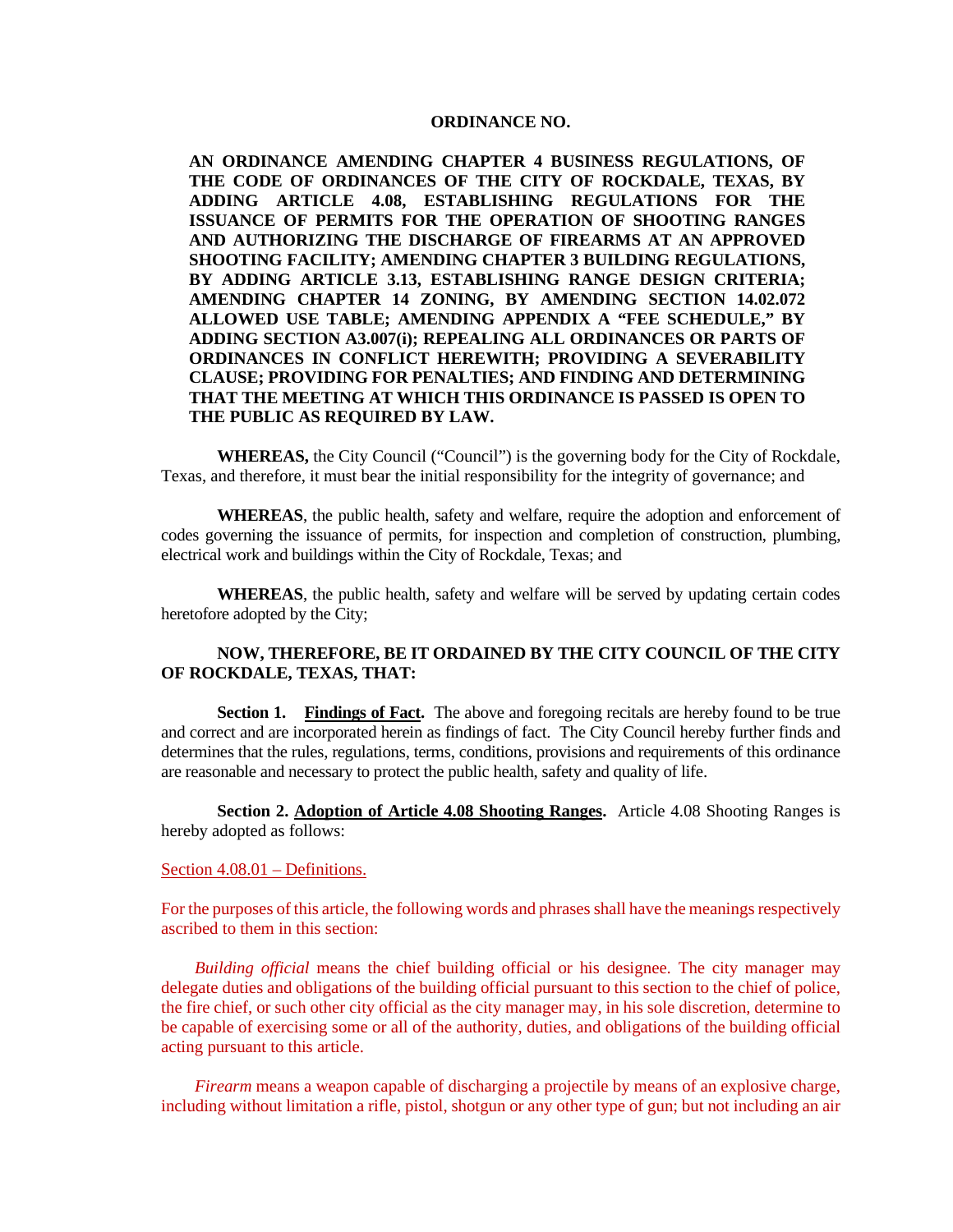pistol or air rifle incapable of discharging a projectile at a muzzle speed in excess of 300 feet per second.

*Firing line* means a designated area at a shooting facility designed and intended for use as the location from which persons may discharge firearms in the direction of a target.

*Shooting facility* means an area, either enclosed or out of doors, at which firearms are discharged at targets and which is designed so that projectiles fired from firearms at targets are prevented, by means of backstops or other barriers, from going beyond the boundaries of the area.

## Section 4.08.02 – Permit required.

It shall be unlawful for any person to conduct or operate, or to allow to be conducted or operated, on property under his ownership or control, a shooting facility unless such shooting facility is conducted and operated in accordance with a permit issued pursuant to this article.

## Section 4.08.03 – Application for permit.

- (a) Any person wishing to operate or conduct a shooting facility shall file a written application for a permit to do so with the building official upon forms provided by the building official which shall include the following:
	- (1) The name, mailing address, and telephone number of the applicant for the permit (including the names, addresses, and telephone numbers of all partners if the applicant is organized as a partnership and the names, addresses, and telephone numbers of all officers and directors of the corporation if the applicant is a corporation) and the business name, address, and telephone number of the proposed shooting facility;
	- (2) Plans drawn to scale and showing the location and dimensions of all improvements existing or to be constructed, specifically showing the location and dimensions of proposed firing lines and target areas and the location, design, and materials for the construction of backstops, baffles, and all other surfaces downrange from a firing line, including an air ventilation system (refer to OSHA Lead Standard requirements);
	- (3) Applications for all building permits required to construct any structures to be used in connection with the shooting facility;
	- (4) For any shooting facility not located entirely inside a building, a site plan showing the existing and proposed topography of the land and all existing structures and uses of property located within:
		- a. 1,200 yards downrange and a 20-degree outward angle from either end of a firing line for any firearms other than shotguns, or 300 yards downrange and a 20-degree outward angle from either end of a firing line for firearms other than shotguns on a baffled range;
		- b. 300 yards downrange and 180 degrees on either side of any skeet launching facility at a skeet range for the exclusive use of shotguns; and
		- c. 300 yards downrange and 110 degrees on either side of any trap launching facility at a trap range for the exclusive use of shotguns;
	- (5) A complete and true copy of the proposed rules and regulations and operating procedures governing the use of such shooting facility and the proposed hours of operation;
	- (6) Evidence satisfactory to the building official of the applicant's ability to comply with the insurance requirement imposed by subsection 4.08.04(b)(6);
	- (7) The name and address of every property owner of land located within 300 feet of the boundaries of the tract of land on which the shooting facility will be operated; and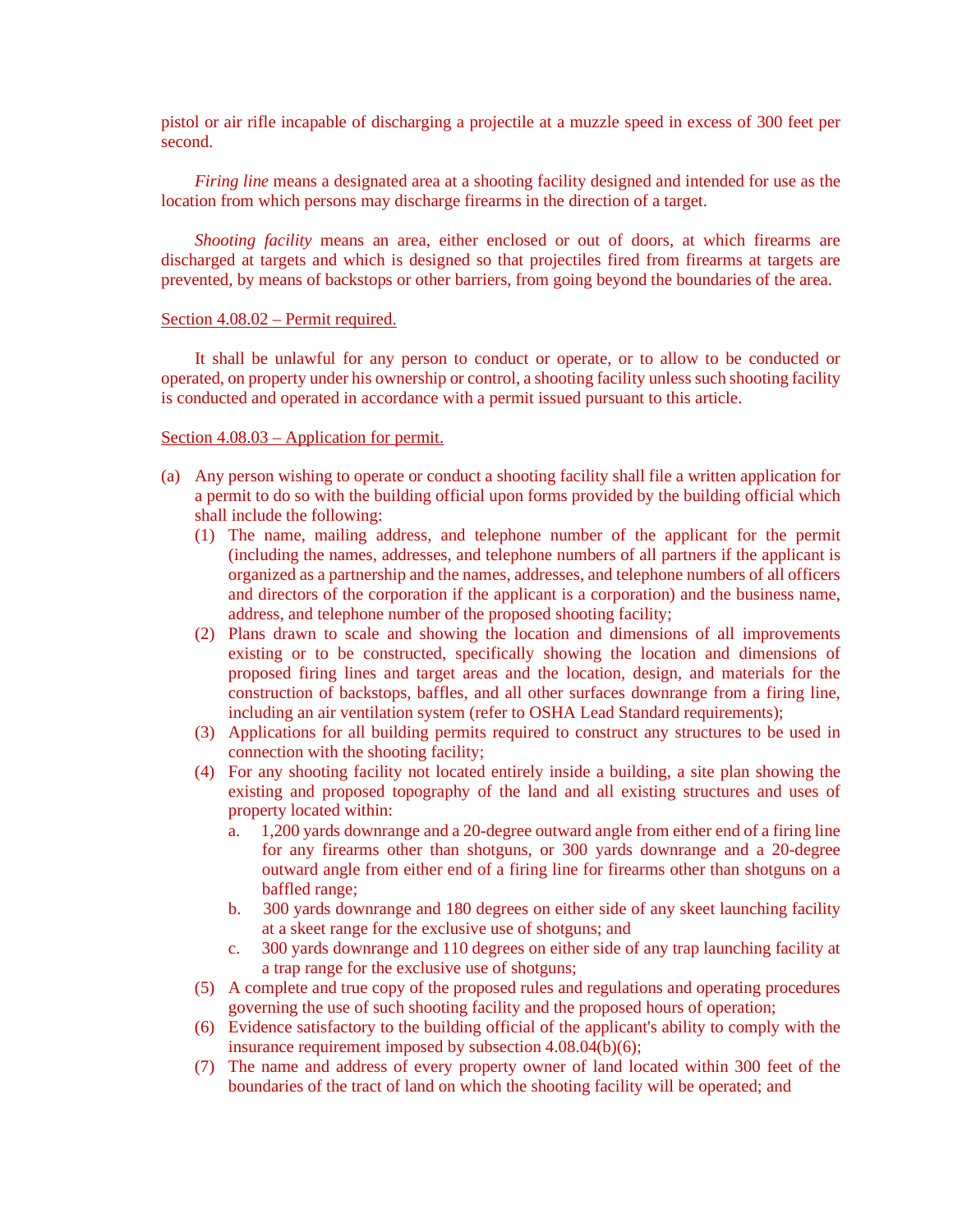- (8) Any other information reasonably required by the building official to determine the safety of the shooting facility.
- (b) Upon the receipt of any application filed pursuant to subsection (a) of this section, the building official shall mail notice that such application has been filed by the applicant to the owners of all real property located within 300 feet of the boundaries of the tract of land on which the shooting facility will be operated. The applicant shall post notice in a form and at locations approved by the building official reasonably sufficient, in the discretion of the building official, to advise the public that an application has been filed pursuant to this article.

## Section 4.08.04 – Issuance of permit.

- (a) If the building official determines from the information provided in the application that the shooting facility will satisfy the specific requirements of subsection (b) of this section, the building official shall conditionally approve the permit for the shooting facility, subject to the completion of any improvements shown on the application in accordance with the approved plans and specifications. After inspecting the completed improvement and certifying that the criteria of subsection (b) of this section have been satisfied, the building official shall issue the permit. Conditional approval of a permit under this section shall not be deemed or construed to constitute approval of any building or other permit required pursuant to the applicable ordinances of the city.
- (b) The application for a permit for a shooting facility shall demonstrate compliance with the following specific criteria:
	- (1) Any shooting facility shall be designed and operated in a manner to prevent any bullet or other projectile from traveling beyond the boundaries of such shooting facility. In reviewing the design of a shooting facility, the building official may consider range development guidelines promulgated by the National Rifle Association.
	- (2) Any outdoor shooting facility at which firearms other than shotguns will be discharged shall be designed to prevent any projectile fired from the firing line from initially striking any surface not designed to completely stop the projectile or prevent the occurrence of potentially dangerous ricochets.
	- (3) The rules and regulations for the shooting facility shall be posted and maintained in a visible location at the shooting facility.
	- (4) The rules and regulations for the shooting facility shall prohibit the possession or use of alcoholic beverages by persons on the firing line or the discharge of firearms by any person under the influence of alcohol.
	- (5) The operating procedures for the shooting facility shall prohibit the use of any firing line at the facility except when the permit holder is present and supervising at such firing line to ensure compliance with the approved rules and regulations.
	- (6) The applicant for a permit issued pursuant to this article shall obtain and maintain in effect during the operation of the shooting facility liability insurance coverage in a minimum amount as currently established or as hereafter adopted by resolution of the city council from time to time.
	- (7) Noise level may not exceed 65 decibels at the property line.
- (c) Permits which are issued under this article shall recite that the issuance thereof does not constitute any assurance by the city, its employees, officers, or agents, that injury may not result from the operation or use of the approved shooting facility. Permits shall be valid for a oneyear period, and may contain such restrictions as to types of firearms and ammunition permitted to be discharged at a shooting facility, maintenance of improvements and safety equipment, rules and regulations governing the use of such facility, limitations on the times of operation, and other terms and conditions relating to the use and operation of the shooting facility as the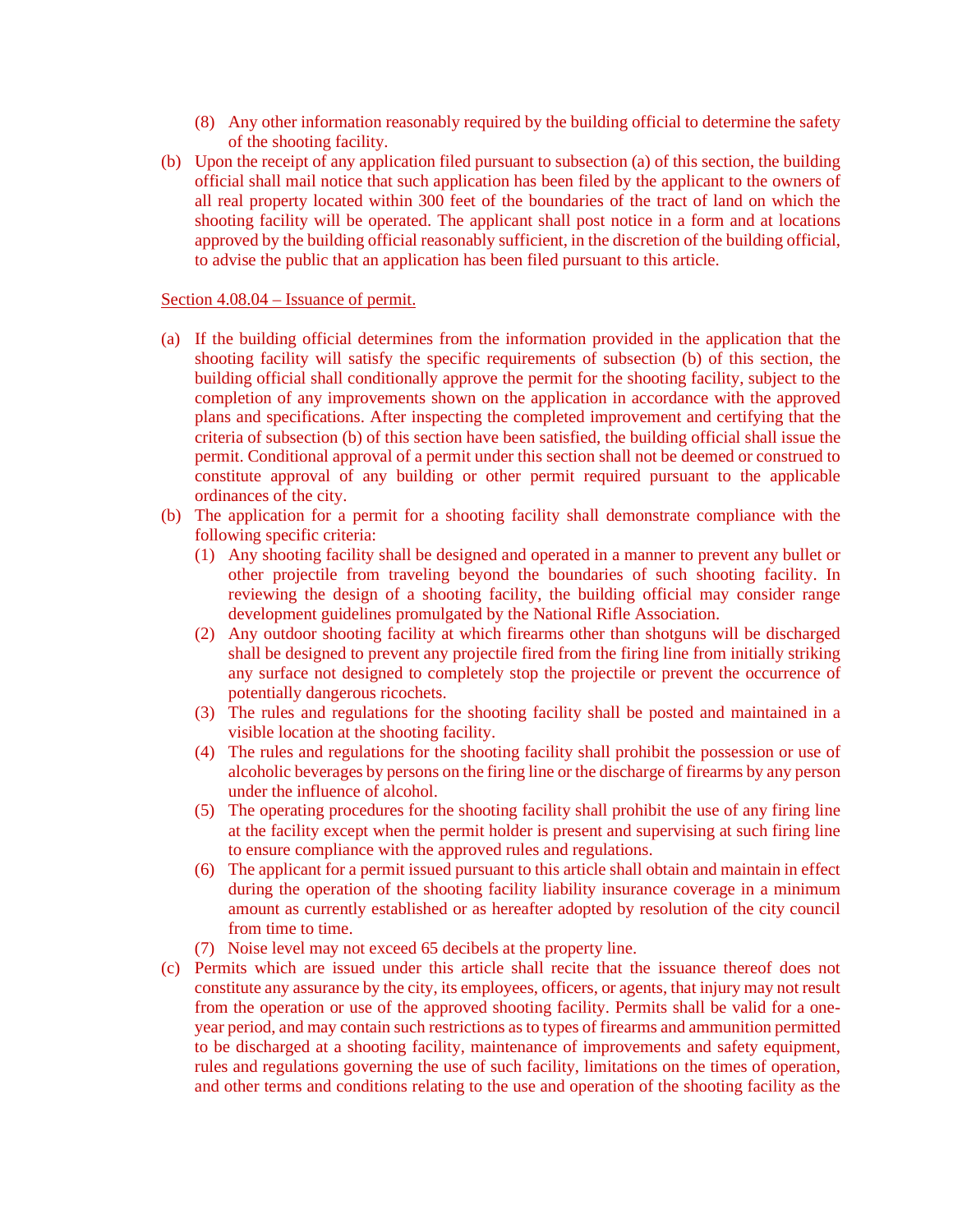building official may deem reasonably necessary to ensure the safety and welfare of the public, neighboring property owners, and persons using the shooting facility.

## Section 4.08.05 – Right of appeal.

Any party aggrieved by a decision of the building official pursuant to this article may appeal that decision to the city council by filing a written notice of the appeal specifically alleging the error of the building official with the city secretary. The filing of an appeal shall not stay the action or determination of the building official which is appealed. The city council shall schedule a public hearing on the appeal within 30 days following the date such appeal is filed and may uphold, reverse, or modify the decision of the building official at the conclusion of such public hearing.

## Section 4.08.06 – Permits for government agencies.

Notwithstanding anything in this article to the contrary, a permit to operate a shooting facility shall be issued to any federal, state or local governmental agency upon receipt of a certification from an authorized official of such agency that the shooting facility is under the control and management of the agency and is operated for the exclusive use of governmental employees.

## Section 4.08.07 – Applicability to existing shooting facilities.

Any shooting facility otherwise in compliance with applicable ordinances as of the effective date of the ordinance from which this article is derived, and any lawfully existing shooting facility annexed into the city subsequent to the effective date of the ordinance from which this article is derived, may operate without the permit required by this section for a period of 45 days. If application for the permit required by this article is filed within such 45-day period, the shooting facility may continue operating without a permit for an additional 45-day period pending processing and conditional approval of a permit. If a permit is conditionally approved within such 45-day period and with the construction of improvements necessary to satisfy the requirements, the shooting facility may continue operating without the issuance of a permit for an additional 90 days. The building official may grant a single extension of up to 60 days if the applicant is unable, with diligent effort, to complete the improvements within the initial 90-day period. Notwithstanding any other provision of this Code and without the issuance of a building, site development, or other permit which may otherwise be required, the building official may authorize the construction of improvements and site development on an existing shooting facility for the sole purpose of meeting the requirements imposed by subsection 4.08.04(b).

**Section 3. Adoption of Article 3.13 Shooting Ranges.** Chapter 3 Building Regulations is hereby amended by adding Article 3.13 "Shooting Ranges" as follows:

## Section 3.13.001 Purpose.

The City of Rockdale, Texas adopts the "Range Design Criteria" as initiated by the U.S. Department of Energy Office of Health, Safety, and Security (available online at [http://energy.gov](http://energy.gov/) or: [https://www.energy.gov/sites/default/files/2013/05/f1/Range\\_Design\\_Criteria](https://www.energy.gov/sites/default/files/2013/05/f1/Range_Design_Criteria.pdf) [.pdf](https://www.energy.gov/sites/default/files/2013/05/f1/Range_Design_Criteria.pdf) ). The document contains design criteria for U.S. Department of Energy (DOE) live-fire ranges for use in planning new facilities and major rehabilitation of existing facilities.

**Section 4. Amendment of Section 14.02.072 Allowed Use Table.** Chapter 14 Zoning Ordinance, Section 14.02.072 Allowed Use Table is hereby amended as follows: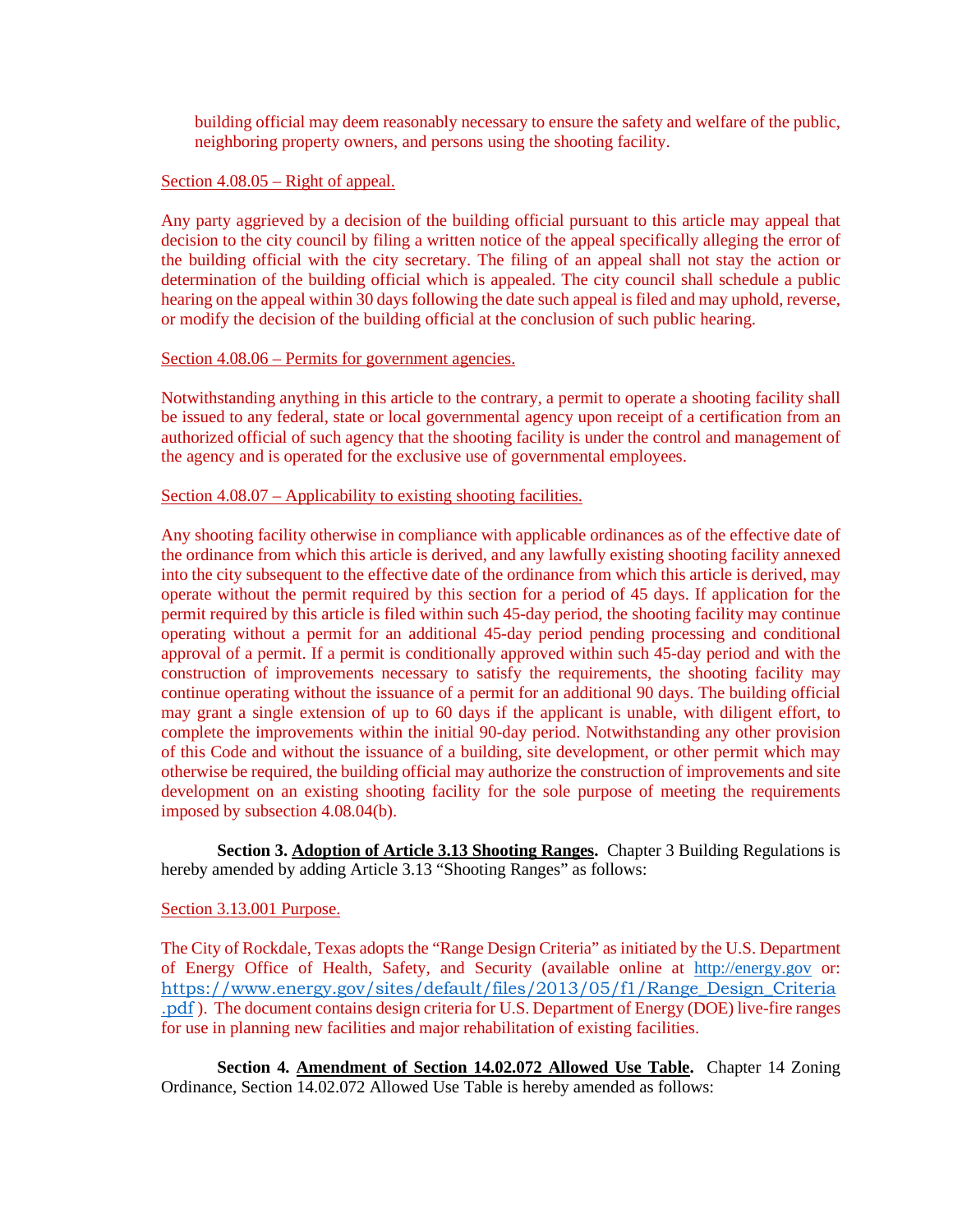Section 14.02.072 Allowed Use Table.

*See "Exhibit A" for Allowed Use Table – revised to allow for Shooting Ranges.*

**Section 5. Amending Appendix A entitled "Fee Schedule".** Appendix A, entitled "Fee Schedule," Article A3.000 Other Fees, of the Rockdale Code of Ordinances is hereby amended to add the following line items to Section A3.007 entitled "Business & Commerce," which shall read as follows:

Section A3.007 Business & Commerce

- (i) Shooting Ranges
	- (1) Initial application fee  $$500$ <br>(2) Annual renewal fee Actual
		-

Actual cost of inspection by City inspector

**Section 6. Repeal of Conflicting Ordinances.** All ordinances or parts of ordinances, and sections of the City Code of Ordinances, in conflict with the provisions of this ordinance are hereby repealed to the extent of such conflict; provided, however, that all other provisions of said ordinances not in conflict herewith shall remain in full force and effect. In the event of a conflict or inconsistency between this ordinance and any other code or ordinance of the city, the terms and provision of this ordinance shall govern.

**Section 7. Severability.** If any provision of this ordinance or the application of any provision to any person or circumstance is held invalid, unlawful, unenforceable, or unconstitutional, the same shall not affect other provisions or applications hereof which can be given effect without the invalid provision or application, and to this end the provisions of this ordinance are declared to be severable.

**Section 8. Savings Clause.** All rights and remedies of the City of Rockdale are expressly saved as to any and all violations of the provisions of any ordinances affecting zoning and all other codes affected hereby including permit issuance, or vendor registration within the City which have accrued at the time of the effective date of this ordinance; and, as to such accrued violations and all pending litigation, both civil and criminal, whether pending in court or not, under such ordinances, same shall not be affected by this ordinance but may be prosecuted until final disposition by the courts.

**Section 9. Penalty.** That a violation of this ordinance shall be a Class C misdemeanor and the penalty for violating this ordinance shall be as provided for in Section  $14.02.242$ [BH1] of the Code of Ordinances of the City of Rockdale each day a violation exists shall be a separate offense.

**Section 10. Effective Date.** This ordinance shall take effect immediately upon its adoption by the City Council and publication as required by the City Charter and the Texas Local Government Code.

**Section 11. Open Meeting Act**. It is officially found and determine that the meeting at which this ordinance is passed was open to the public as required and that public notice of the time, place, and purpose of said meeting was given as required by the Texas Open Meetings Act, Chapter 551, Texas Government Code.

**PASSED AND APPROVED** on first reading on this the 13<sup>th</sup> day of June, 2022.

**PASSED AND APPROVED** on second reading on this the day of , 2022.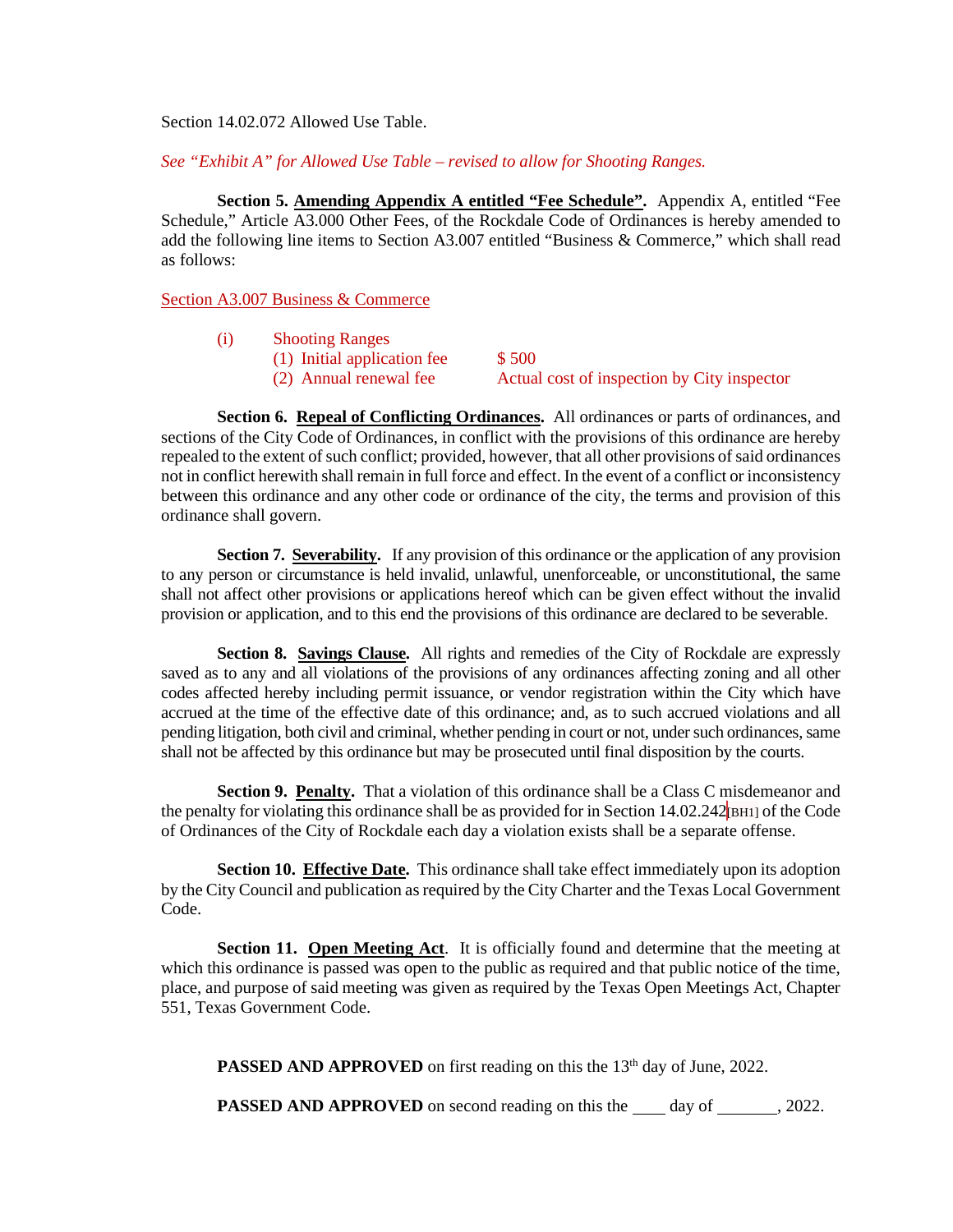# **THE CITY OF ROCKDALE, TEXAS**

\_\_\_\_\_\_\_\_\_\_\_\_\_\_\_\_\_\_\_\_\_\_\_\_\_\_\_\_\_\_\_\_\_\_\_\_

**ATTEST:**

Brett Boren, Mayor

Terry Blanchard, TRMC City Secretary

\_\_\_\_\_\_\_\_\_\_\_\_\_\_\_\_\_\_\_\_\_\_\_\_\_\_\_\_\_\_\_\_\_\_\_\_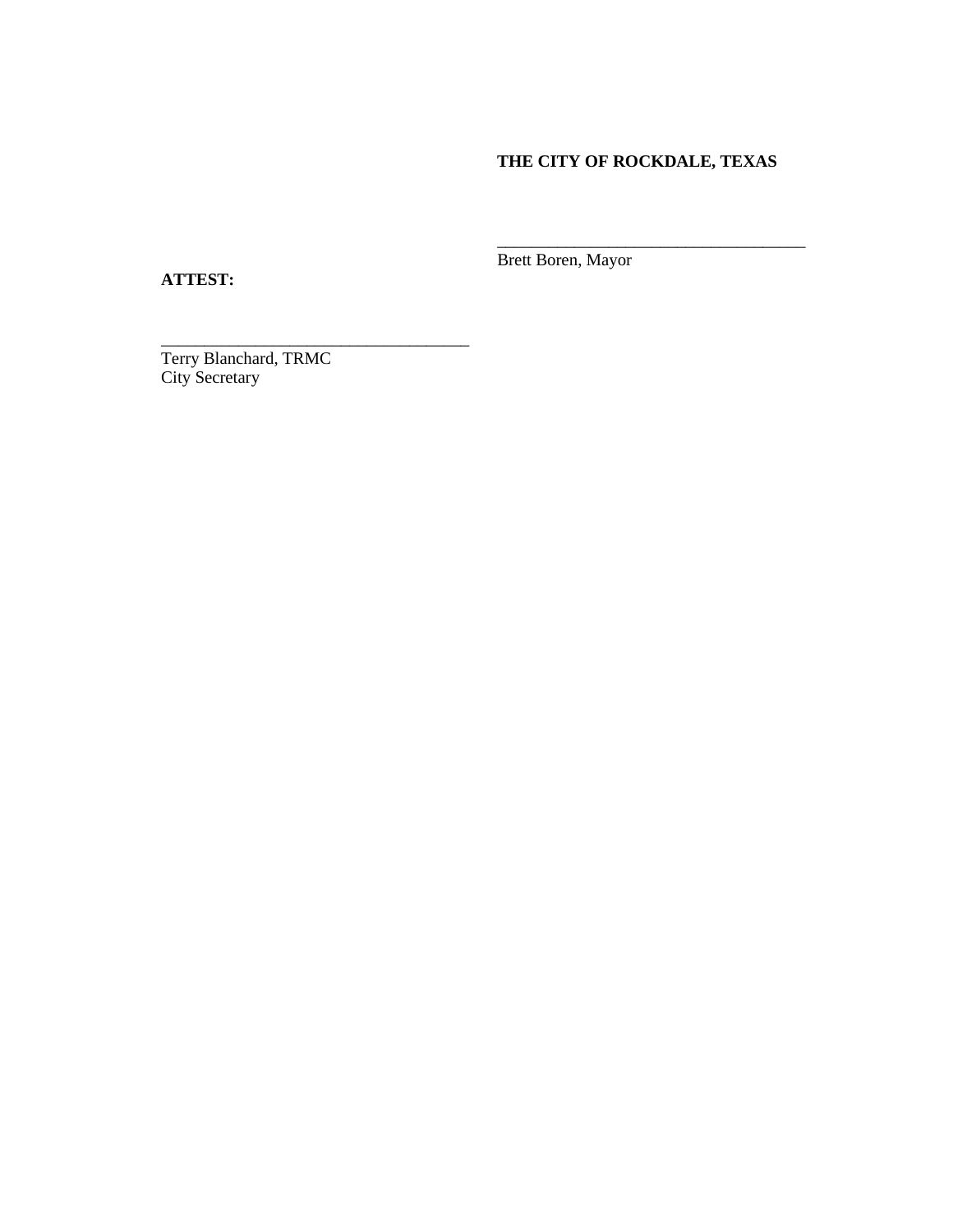# **EXHIBIT A**

**"ALLOWED USE TABLE"**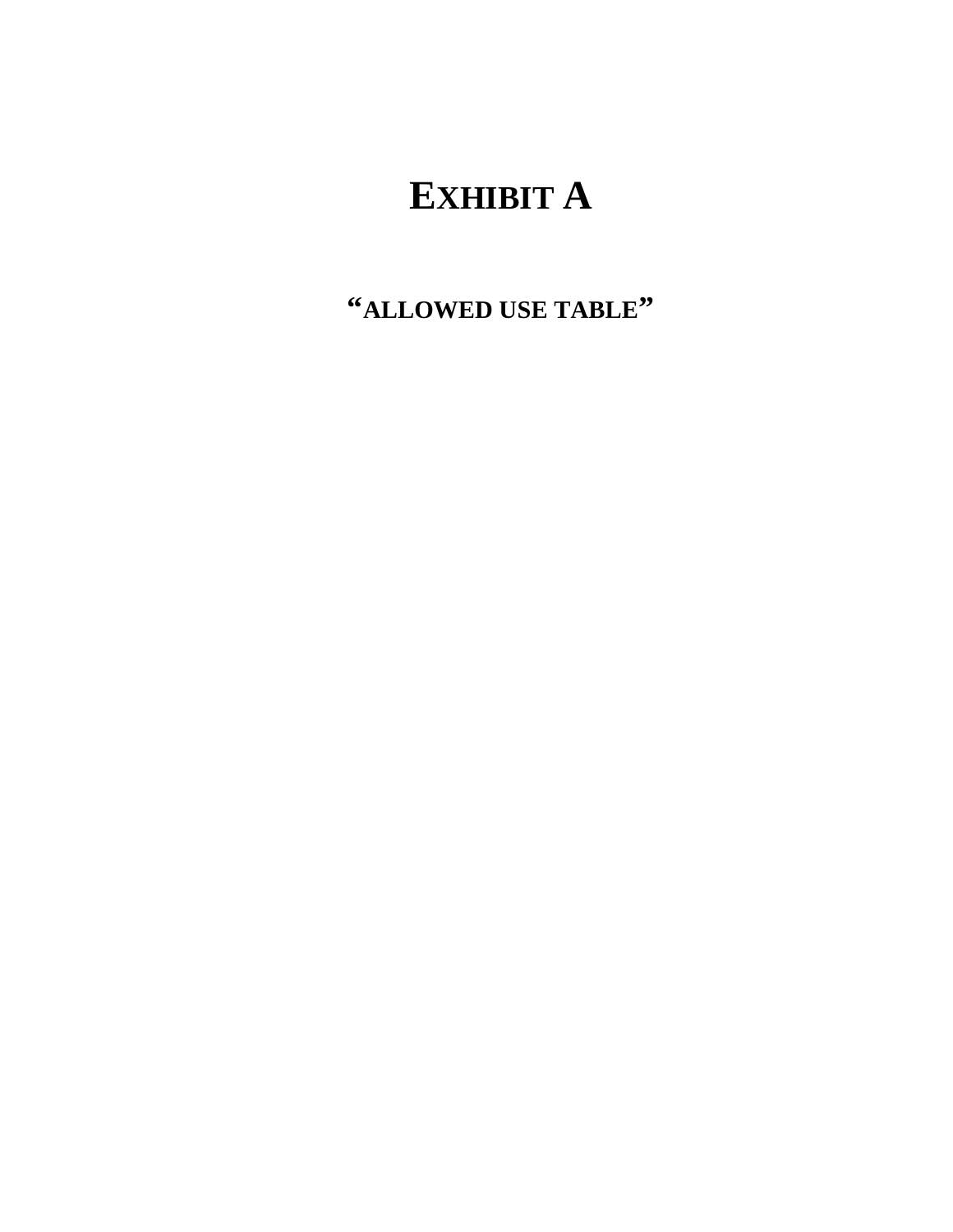| <b>Table</b>                                                          |          |                                                |                         |              |                           |    |    |    |    |        |                           |   |           |                                                                                                                                                               |               |               |
|-----------------------------------------------------------------------|----------|------------------------------------------------|-------------------------|--------------|---------------------------|----|----|----|----|--------|---------------------------|---|-----------|---------------------------------------------------------------------------------------------------------------------------------------------------------------|---------------|---------------|
| <b>USE GROUP</b><br>Category Use Sub-Category<br>Use<br>Specific Uses | R1       | R <sub>1C</sub> R <sub>1E</sub> R <sub>2</sub> |                         |              | R3                        | M1 | M2 | C1 | C2 | GOV CA |                           |   | $\Lambda$ | <b>PUD</b>                                                                                                                                                    | IR<br>Overlay | Use Standards |
| <b>RESIDENTIAL</b>                                                    |          |                                                |                         |              |                           |    |    |    |    |        |                           |   |           |                                                                                                                                                               |               |               |
| <b>Household Living</b>                                               |          |                                                |                         |              |                           |    |    |    |    |        |                           |   |           |                                                                                                                                                               |               |               |
| Apartment Hotel                                                       |          |                                                |                         |              | $\overline{\mathrm{X}}$   |    |    | X  | X  |        | $\overline{\mathrm{x}}$   |   |           | ${\bf P}$                                                                                                                                                     |               |               |
| Apartment House                                                       |          |                                                |                         |              | $\overline{X}$            |    |    |    |    |        | $\overline{\mathrm{X}}$   |   |           | $\mathbf{P}$                                                                                                                                                  |               |               |
| Assisted Living                                                       |          |                                                |                         |              | X                         |    |    |    | X  |        |                           |   |           | X                                                                                                                                                             |               |               |
| Bed and Breakfast Homestay Establishment  X                           |          | $\mathbf{X}$                                   | <sup>X</sup>            |              |                           |    |    |    |    |        | $\overline{\mathrm{X}}$   |   |           |                                                                                                                                                               |               |               |
| Bed and Breakfast Inn                                                 |          |                                                |                         |              | $\overline{\mathrm{x}}$   |    |    |    |    |        | $\overline{\mathrm{x}}$   |   |           |                                                                                                                                                               |               |               |
| <b>Boarding House</b>                                                 |          |                                                |                         |              | $\overline{X}$            |    |    |    |    |        | X                         |   |           | $\mathbf P$                                                                                                                                                   |               |               |
| Crisis Center (6 or fewer)                                            | lS.      | S                                              | S                       | <sub>S</sub> | S                         |    |    |    |    |        |                           |   |           | $\mathbf{P}$                                                                                                                                                  |               |               |
| Four-Plex                                                             |          |                                                |                         |              | $\overline{\mathrm{X}}$   |    |    |    |    |        | $\overline{\mathrm{X}}$   |   |           | $\overline{\mathrm{P}}$                                                                                                                                       |               |               |
| Fraternity, Sorority or Group Student<br>Housing                      |          |                                                |                         |              | $\boldsymbol{\mathrm{X}}$ |    |    |    |    |        | $\mathbf X$               |   |           | ${\bf P}$                                                                                                                                                     |               |               |
| Group or Community Home (6 or fewer<br>residents)                     | <b>X</b> | X                                              | <b>X</b>                | X.           | $\overline{\mathrm{X}}$   |    |    |    |    |        |                           |   |           | $\mathbf{P}$                                                                                                                                                  |               |               |
| Group or Community Home (7 or more<br>residents)                      |          |                                                |                         |              | X                         |    |    |    |    |        |                           |   |           | P                                                                                                                                                             |               |               |
| Halfway House                                                         |          |                                                |                         |              | $\mathbf S$               |    |    |    |    |        |                           |   |           | $\overline{P}$                                                                                                                                                |               |               |
| Manufactured Home Park                                                |          |                                                |                         |              |                           |    | Ιx |    |    |        |                           |   |           | $\mathsf{P}% _{0}\!\left( \mathcal{M}_{0}\right) ^{T}\!\left( \mathcal{M}_{0}\right) ^{T}\!\left( \mathcal{M}_{0}\right) ^{T}\!\left( \mathcal{M}_{0}\right)$ |               |               |
| Manufactured Home Subdivision                                         |          |                                                |                         |              |                           | X  |    |    |    |        |                           |   |           | ${\bf P}$                                                                                                                                                     |               |               |
| Modular Component/Industrialized Housing  X                           |          | X                                              | <sup>X</sup>            | X.           |                           |    |    |    |    |        | $\boldsymbol{\mathrm{X}}$ |   |           | ${\bf P}$                                                                                                                                                     | X             |               |
| Multiple Family Dwelling                                              |          |                                                |                         |              | $\mathbf x$               |    |    |    |    |        | $\mathbf x$               |   |           | ${\bf P}$                                                                                                                                                     |               |               |
| Nursing Home                                                          |          |                                                |                         |              | X                         |    |    |    | X  |        |                           |   |           | ${\bf P}$                                                                                                                                                     |               |               |
| Recreational Vehicle Park                                             |          |                                                |                         |              |                           |    |    |    | X  |        |                           | X |           | $\overline{\mathbf{P}}$                                                                                                                                       |               |               |
| Rescue Mission/Home                                                   |          |                                                |                         |              | S                         |    |    |    |    |        |                           |   |           | $\overline{P}$                                                                                                                                                |               |               |
| Short Term Rental I                                                   | X        | X                                              | $\overline{\mathrm{X}}$ |              |                           |    |    |    |    |        | X                         |   |           | $\overline{P}$                                                                                                                                                |               |               |
| Short Term Rental II                                                  | X.       | X                                              | X                       | X            |                           |    |    |    |    |        | X                         |   |           |                                                                                                                                                               |               |               |
| Short Term Rental III                                                 |          |                                                |                         |              | $\vert$ X                 |    |    |    |    |        | $\overline{\mathrm{X}}$   |   |           |                                                                                                                                                               |               |               |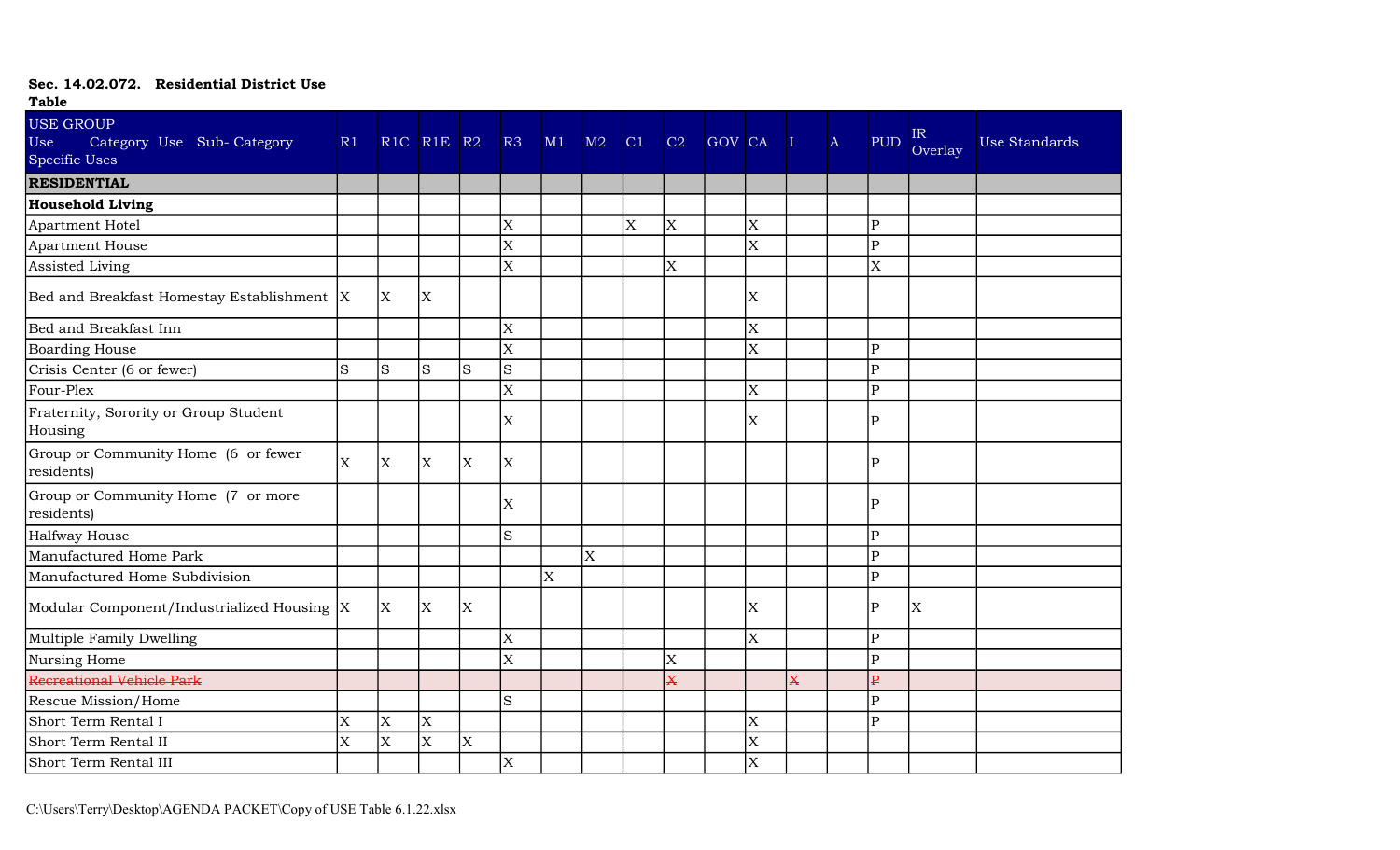| 1 avic                                                                |                         |                         |                                                |                         |                         |                         |                       |                         |                         |                         |                         |                         |                         |                         |               |                                        |
|-----------------------------------------------------------------------|-------------------------|-------------------------|------------------------------------------------|-------------------------|-------------------------|-------------------------|-----------------------|-------------------------|-------------------------|-------------------------|-------------------------|-------------------------|-------------------------|-------------------------|---------------|----------------------------------------|
| <b>USE GROUP</b><br>Use<br>Category Use Sub-Category<br>Specific Uses | R1                      |                         | R <sub>1C</sub> R <sub>1E</sub> R <sub>2</sub> |                         | R3                      | M1                      | M2                    | C1                      | C2                      | <b>GOV CA</b>           |                         | П                       | $\mathbf{A}$            | <b>PUD</b>              | IR<br>Overlay | <b>Use Standards</b>                   |
| Single-Family Residence, Attached                                     |                         |                         |                                                | X                       | X                       |                         |                       |                         |                         |                         | X                       |                         |                         | P                       | X             |                                        |
| Single-Family Residence, Detached                                     | $\mathbf x$             | X                       | X                                              | $\mathbf X$             |                         |                         |                       |                         |                         |                         | X                       |                         |                         | $\overline{P}$          |               |                                        |
| Skilled Nursing Home/Rehabilitation                                   |                         |                         |                                                |                         | X                       |                         |                       |                         | X                       |                         |                         |                         |                         | $\overline{P}$          |               |                                        |
| Townhouse                                                             |                         |                         |                                                | X                       | X                       |                         |                       |                         |                         |                         | X                       |                         |                         | $\overline{\mathrm{P}}$ |               |                                        |
| Two-Family Duplex                                                     |                         |                         |                                                | X                       |                         |                         |                       |                         |                         |                         | X                       |                         |                         | $\overline{P}$          |               |                                        |
| Zero Lot Line                                                         |                         | X                       |                                                | X                       | X                       |                         |                       |                         |                         |                         | X                       |                         |                         | $\overline{P}$          | X             |                                        |
| <b>Child Day-Care Operations</b>                                      |                         |                         |                                                |                         |                         |                         |                       |                         |                         |                         |                         |                         |                         |                         |               |                                        |
| Listed Family Home                                                    | X                       | X                       | ΙX                                             | X                       | X                       |                         |                       |                         |                         |                         |                         |                         |                         | $\overline{\mathrm{P}}$ |               |                                        |
| Registered Child-Care Home                                            | $\mathbf X$             | X                       | lx                                             | X                       | $\overline{X}$          |                         |                       |                         |                         |                         |                         |                         |                         | $\overline{P}$          |               |                                        |
| Licensed Child-Care Home                                              | $\mathbf X$             | X                       | $\vert$ X                                      | X                       | $\overline{X}$          |                         |                       |                         |                         |                         |                         |                         |                         | P                       |               |                                        |
| Child-Care Center                                                     |                         |                         |                                                |                         |                         |                         |                       | X                       | $\mathbf X$             |                         |                         |                         |                         |                         |               |                                        |
| <b>Home occupation</b>                                                |                         |                         |                                                |                         |                         |                         |                       |                         |                         |                         |                         |                         |                         |                         |               |                                        |
| Art Studio                                                            | X                       | X                       | ΙX                                             | X                       | X                       |                         |                       |                         |                         |                         |                         |                         |                         | $\overline{P}$          |               |                                        |
| Barber/Beauty Shop (one chair)                                        | X                       | $\overline{\mathrm{X}}$ | $\overline{\mathrm{X}}$                        | $\overline{\text{X}}$   | $\overline{\mathrm{X}}$ |                         |                       |                         |                         |                         |                         |                         |                         | $\overline{P}$          |               |                                        |
| Craft, Ceramic, Art Workshop                                          | X                       | $\overline{\text{X}}$   | $\overline{\mathrm{x}}$                        | $\overline{\text{X}}$   | $\overline{\text{X}}$   |                         |                       |                         |                         |                         |                         |                         |                         | $\overline{\text{P}}$   |               |                                        |
| Photography Studio                                                    | $\overline{\text{X}}$   | $\overline{\text{X}}$   | $\overline{\mathrm{X}}$                        | $\overline{\text{X}}$   | $\overline{\text{X}}$   |                         |                       |                         |                         |                         |                         |                         |                         | $\overline{\text{P}}$   |               |                                        |
| Piano Lessons                                                         | X                       | X                       | ΙX                                             | $\overline{\text{X}}$   | $\overline{\text{X}}$   |                         |                       |                         |                         |                         |                         |                         |                         | $\overline{P}$          |               |                                        |
| Swim Lessons                                                          | X                       | $\overline{\text{X}}$   | $\overline{\mathrm{X}}$                        | $\overline{\text{X}}$   | $\overline{\mathrm{x}}$ |                         |                       |                         |                         |                         |                         |                         |                         | $\overline{\mathrm{P}}$ |               |                                        |
| Tailor/Seamstress                                                     | $\overline{\mathrm{X}}$ | $\overline{\text{X}}$   | $\overline{\text{X}}$                          | $\overline{\mathrm{X}}$ | $\overline{\text{X}}$   |                         |                       |                         |                         |                         |                         |                         |                         | P                       |               |                                        |
| PUBLIC/CIVIC                                                          |                         |                         |                                                |                         |                         |                         |                       |                         |                         |                         |                         |                         |                         |                         |               |                                        |
| Cultural<br>Facilities<br>and Libraries                               | ls                      | S                       | lS                                             | X                       | X                       |                         | X                     | $\overline{\mathrm{X}}$ | X                       | X                       | X                       | X                       | ΙX                      | $\overline{P}$          |               |                                        |
| <b>Correctional Detention Facility</b>                                |                         |                         |                                                |                         |                         |                         |                       |                         |                         |                         |                         | S                       |                         |                         |               |                                        |
| <b>Cultural Facilities, Libraries</b>                                 |                         |                         |                                                |                         |                         |                         |                       |                         |                         | $\overline{\mathrm{X}}$ | $\overline{\mathrm{X}}$ | $\overline{\mathrm{X}}$ |                         | $\overline{\mathrm{P}}$ |               |                                        |
|                                                                       |                         |                         |                                                |                         |                         |                         |                       |                         |                         |                         |                         |                         |                         |                         |               |                                        |
| Hospital                                                              |                         |                         |                                                |                         |                         |                         |                       | $\vert S$               | S                       | S                       | S                       | <sub>S</sub>            |                         | $\overline{\text{P}}$   |               |                                        |
| Parks and Open Space                                                  | X                       | X                       | $\overline{\mathrm{X}}$                        | $\overline{\mathrm{X}}$ | X                       | $\overline{X}$          | X                     | $\overline{X}$          | $\overline{\mathrm{X}}$ | $\overline{\mathrm{x}}$ | $\overline{\text{X}}$   | $\overline{\text{X}}$   | $\overline{\mathrm{x}}$ | $\overline{P}$          |               |                                        |
| Ampitheater                                                           |                         |                         |                                                |                         |                         |                         |                       | $\overline{\text{X}}$   | $\overline{\mathrm{X}}$ | $\overline{\mathrm{X}}$ | $\overline{\text{X}}$   | $\overline{\text{X}}$   |                         | $\overline{\mathsf{P}}$ |               |                                        |
| Animal Park                                                           | S                       | S                       | ls                                             | X                       | X                       |                         |                       | $\overline{\mathrm{X}}$ | $\overline{\mathrm{X}}$ | $\overline{\mathrm{x}}$ | $\overline{\text{X}}$   | $\overline{\text{X}}$   | ΙX                      | $\overline{P}$          |               |                                        |
| Concerts, Fairs, Festivals                                            |                         |                         |                                                |                         |                         |                         |                       | ፐ                       | T                       | T                       | T                       | T                       |                         |                         |               | Allowed by right if city<br>sponsored. |
| Fairgrounds/Exhibition (Permanent)                                    |                         |                         |                                                |                         |                         |                         |                       |                         |                         |                         |                         | $\overline{\mathrm{X}}$ | ΙX                      |                         |               |                                        |
| Golf Course                                                           | X                       | X                       | X                                              | X                       | X                       | $\mathbf X$             | $\mathbf X$           |                         |                         |                         |                         |                         |                         | $\overline{\mathrm{P}}$ |               |                                        |
| Public/Private Park                                                   | $\overline{\mathrm{X}}$ | $\overline{\text{X}}$   | $\overline{\mathrm{X}}$                        | $\overline{\text{X}}$   | $\overline{\text{X}}$   | $\overline{\mathrm{X}}$ | $\overline{\text{X}}$ | X                       | X                       | X                       | X                       | $\overline{X}$          | $\overline{\mathrm{X}}$ | $\overline{P}$          |               |                                        |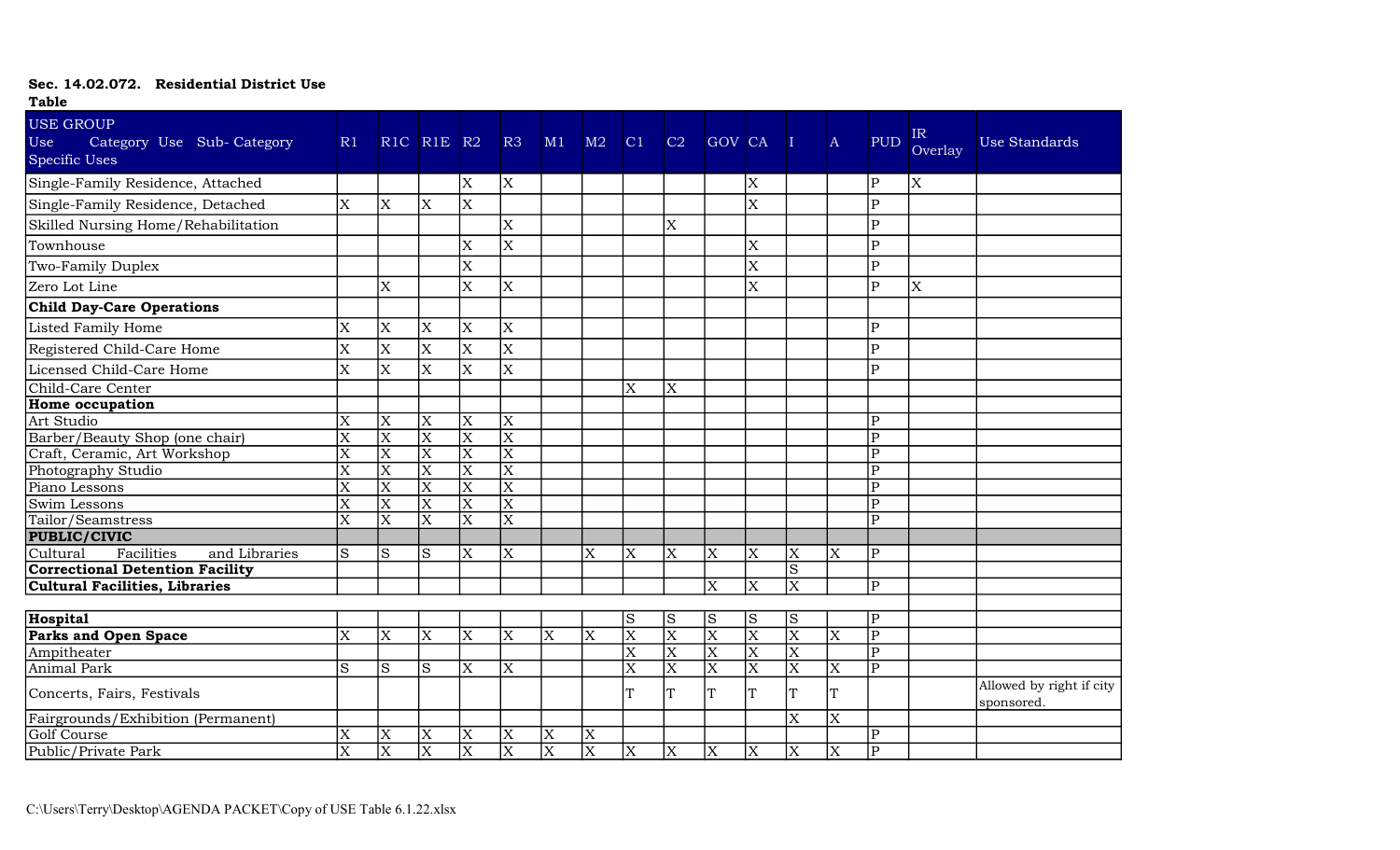| <b>Table</b>                                                                 |                         |                         |                                                |                         |                         |                           |                         |                         |                         |                         |                         |                         |                         |                         |               |               |
|------------------------------------------------------------------------------|-------------------------|-------------------------|------------------------------------------------|-------------------------|-------------------------|---------------------------|-------------------------|-------------------------|-------------------------|-------------------------|-------------------------|-------------------------|-------------------------|-------------------------|---------------|---------------|
| <b>USE GROUP</b><br>Use<br>Category Use Sub-Category<br><b>Specific Uses</b> | R1                      |                         | R <sub>1C</sub> R <sub>1E</sub> R <sub>2</sub> |                         | R3                      | M1                        | M2                      | C1                      | C2                      | <b>GOV CA</b>           |                         |                         | $\mathbf{A}$            | <b>PUD</b>              | IR<br>Overlay | Use Standards |
| Race Track (Horse/Dog)                                                       |                         |                         |                                                |                         |                         |                           |                         |                         |                         |                         |                         | P                       | P                       | P                       |               |               |
| Rodeo Grounds                                                                |                         |                         |                                                |                         |                         |                           |                         |                         | $\mathbf{p}$            | $\overline{\mathrm{X}}$ |                         | $\overline{\mathrm{X}}$ | $\overline{\mathrm{X}}$ | $\overline{P}$          |               |               |
| $Z_{00}$                                                                     |                         |                         |                                                |                         |                         |                           |                         |                         | S                       | S                       | S                       | <sub>S</sub>            | S                       | P                       |               |               |
| <b>Public Facilities</b>                                                     |                         | X                       | X                                              | X                       | $\overline{\mathrm{X}}$ | X                         | X                       | $\overline{X}$          | $\overline{X}$          | $\overline{X}$          | $\overline{X}$          | $\overline{X}$          | $\overline{\text{X}}$   | $\overline{P}$          |               |               |
| Major Utilities                                                              | S                       | $\overline{S}$          | $\overline{\mathbf{s}}$                        | $\overline{S}$          | $\overline{S}$          | $\overline{S}$            | $\overline{S}$          | $\overline{\mathbf{s}}$ | $\overline{S}$          | $\overline{S}$          | $\overline{S}$          | S)                      | $\overline{\mathbf{s}}$ | $\overline{\mathrm{P}}$ |               |               |
| Minor Utilities                                                              | X                       | $\overline{\text{X}}$   | $\overline{\text{X}}$                          | $\overline{\text{X}}$   | $\overline{\mathrm{x}}$ | $\overline{\text{X}}$     | $\overline{\text{X}}$   | $\overline{\mathrm{x}}$ | $\overline{\text{X}}$   | $\overline{\text{X}}$   | $\overline{\text{X}}$   | $\overline{\text{X}}$   | $\overline{\mathrm{X}}$ | $\mathbf{P}$            |               |               |
| Post Office                                                                  | X                       | $\overline{X}$          | $\overline{\text{X}}$                          | $\overline{X}$          | $\overline{X}$          | $\overline{\text{X}}$     | $\overline{\mathrm{X}}$ | $\overline{\mathrm{X}}$ | $\overline{X}$          | $\overline{X}$          | $\overline{\text{X}}$   | $\overline{\text{X}}$   | $\overline{\text{X}}$   | $\mathbf{p}$            |               |               |
| Public Safety (Police/Fire)                                                  | $\overline{\text{X}}$   | $\overline{\mathrm{X}}$ | $\overline{\mathrm{X}}$                        | $\overline{\mathrm{x}}$ | $\overline{\text{X}}$   | $\overline{\mathrm{X}}$   | $\overline{\mathbf{X}}$ | $\overline{\mathrm{X}}$ | $\overline{\text{X}}$   | $\overline{\mathrm{X}}$ | $\overline{\mathrm{X}}$ | $\overline{\mathrm{x}}$ | $\overline{\mathrm{X}}$ | $\overline{P}$          |               |               |
| <b>Religious Assembly</b>                                                    |                         |                         |                                                |                         |                         |                           |                         |                         |                         |                         |                         |                         |                         |                         |               |               |
| Church, Temple, Synagogue, Mosque                                            | X                       | X                       | $\boldsymbol{\mathrm{X}}$                      | X                       | $\overline{\mathrm{X}}$ | X                         | X                       | X                       | $\mathbf X$             | X                       | X                       | X                       | X                       | P                       |               |               |
| Church Activity/Recreational Center                                          | $\overline{\mathrm{X}}$ | $\mathbf X$             | $\overline{\text{X}}$                          | X                       | $\overline{\mathrm{X}}$ | $\overline{X}$            | $\mathbf X$             | X                       | $\mathbf X$             | X                       | $\overline{X}$          | X                       | X                       | $\mathbf{P}$            |               |               |
| School                                                                       |                         |                         |                                                |                         |                         |                           |                         |                         |                         |                         |                         |                         |                         |                         |               |               |
| College or University                                                        |                         |                         |                                                |                         |                         |                           |                         | X                       | X                       | $\overline{X}$          | X                       | X                       | X                       | $\mathbf{P}$            |               |               |
| College<br>Dormitory<br>(Off- Campus)                                        |                         |                         |                                                |                         | $\overline{\mathrm{x}}$ |                           |                         |                         |                         |                         | $\overline{X}$          |                         |                         | $\overline{P}$          |               |               |
| College<br>Fraternity/Sorority House                                         |                         |                         |                                                |                         | $\overline{\text{X}}$   |                           |                         | X                       | $\mathbf X$             | X                       | $\overline{\mathrm{X}}$ | $\mathbf X$             | X                       | ${\bf P}$               |               |               |
| High School                                                                  | $\overline{\mathrm{X}}$ | $\overline{\text{X}}$   | $\overline{\mathrm{X}}$                        | X                       | $\overline{\mathrm{X}}$ | $ \overline{\mathrm{X}} $ | $\overline{X}$          | $\overline{\mathrm{x}}$ | $\overline{\text{X}}$   | $\overline{\text{X}}$   | $\overline{\mathrm{X}}$ |                         |                         | $\overline{P}$          |               |               |
| Elementary School                                                            | X                       | $\overline{\mathrm{X}}$ | $\overline{\mathrm{X}}$                        | $\overline{\mathrm{X}}$ | $\overline{\mathrm{X}}$ | $\overline{\mathrm{X}}$   | $\overline{\text{X}}$   | $\overline{\text{X}}$   | $\mathbf X$             | $\overline{\mathrm{X}}$ | $\overline{\text{X}}$   |                         |                         | $\mathbf{p}$            |               |               |
| Junior High or High School                                                   | X                       | $\overline{X}$          | $\overline{\mathrm{x}}$                        | $\overline{\text{X}}$   | $\overline{\text{X}}$   | $\overline{\text{X}}$     | $\overline{X}$          | $\overline{\mathrm{x}}$ | $\overline{\mathrm{X}}$ | $\overline{\text{X}}$   | $\overline{\text{X}}$   |                         |                         | $\mathbf{p}$            |               |               |
| Pre-School/Kindergarten                                                      | $\overline{\text{X}}$   | $\overline{X}$          | $\overline{\mathrm{X}}$                        | $\overline{\text{X}}$   | $\overline{\mathrm{X}}$ | $\overline{\mathrm{X}}$   | $\overline{X}$          | $\overline{\mathrm{X}}$ | $\overline{\text{X}}$   | $\overline{\mathrm{X}}$ | $\overline{\mathrm{X}}$ |                         |                         | $\overline{P}$          |               |               |
| School Student/Activity Center/Field(Public)  X                              |                         | X                       | X                                              | X                       | ΙX                      | $\overline{X}$            | X                       | X                       | X                       | X                       | $\overline{\mathrm{x}}$ |                         | X                       | P                       |               |               |
|                                                                              |                         |                         |                                                |                         |                         |                           |                         |                         |                         |                         |                         |                         |                         |                         |               |               |
| <b>AGRICULTURAL</b>                                                          |                         |                         |                                                |                         |                         |                           |                         |                         |                         |                         |                         |                         |                         |                         |               |               |
| Animal Shelter (public or private)                                           |                         |                         |                                                |                         |                         |                           |                         |                         |                         |                         |                         | X                       | S                       |                         |               |               |
| Bulk grain or feed storage                                                   |                         |                         |                                                |                         |                         |                           |                         |                         |                         |                         |                         |                         | $\overline{\text{X}}$   |                         |               |               |
| Concentrated Animal Feed Operation                                           |                         |                         |                                                |                         |                         |                           |                         |                         |                         |                         |                         |                         | $\overline{S}$          |                         |               |               |
| Farm or Ranch                                                                |                         |                         |                                                |                         |                         |                           |                         |                         |                         |                         |                         |                         | X                       |                         |               |               |
| Greenhouse or Nursery (wholesale)                                            |                         |                         |                                                |                         |                         |                           |                         |                         |                         |                         |                         |                         | X                       |                         |               |               |
| Hatchery, fish, shrimp or fish farm                                          |                         |                         |                                                |                         |                         |                           |                         |                         |                         |                         |                         |                         | $\overline{\mathrm{X}}$ |                         |               |               |
| Hatchery, poultry                                                            |                         |                         |                                                |                         |                         |                           |                         |                         |                         |                         |                         | X                       | $\overline{\mathbf{X}}$ |                         |               |               |
| Hay, grain or feed sales                                                     |                         |                         |                                                |                         |                         |                           |                         |                         |                         |                         |                         | X                       | $\overline{\text{X}}$   |                         |               |               |
| Kennel without vet hospital                                                  |                         |                         |                                                |                         |                         |                           |                         | $\overline{\text{X}}$   | X                       |                         |                         |                         | $\overline{S}$          |                         |               |               |
| Livestock Auction                                                            |                         |                         |                                                |                         |                         |                           |                         |                         |                         |                         |                         |                         | S                       |                         |               |               |
| Orchard or Garden, Commercial                                                |                         |                         |                                                |                         |                         |                           |                         |                         |                         |                         |                         |                         | X                       |                         |               |               |
| Stables, Commercial                                                          |                         |                         |                                                |                         |                         |                           |                         |                         |                         |                         |                         |                         | $\overline{\text{X}}$   |                         |               |               |
| Veterinarian with exterior cages                                             |                         |                         |                                                |                         |                         |                           |                         |                         |                         |                         |                         | X                       | $\overline{\mathrm{X}}$ |                         |               |               |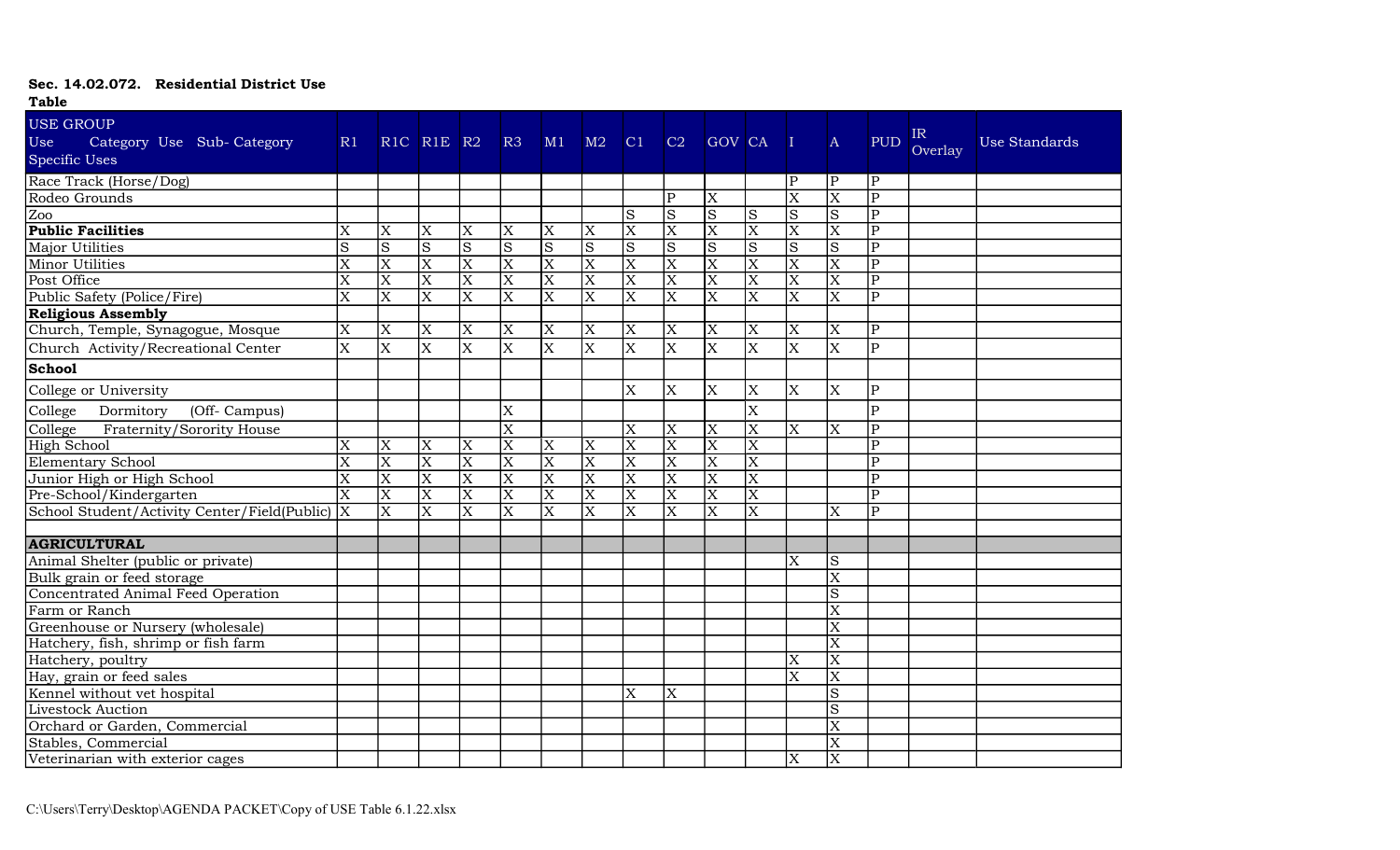| <b>Table</b>                                                               |    |                                                |                |           |                         |                         |                         |                         |                         |              |                         |                         |                    |
|----------------------------------------------------------------------------|----|------------------------------------------------|----------------|-----------|-------------------------|-------------------------|-------------------------|-------------------------|-------------------------|--------------|-------------------------|-------------------------|--------------------|
| <b>USE GROUP</b>                                                           |    |                                                |                |           |                         |                         |                         |                         |                         |              |                         |                         |                    |
| Use<br>Category Use Sub-Category                                           | R1 | R <sub>1C</sub> R <sub>1E</sub> R <sub>2</sub> | R <sub>3</sub> | $M1$ $M2$ | C1                      | C2                      | GOV CA                  |                         | $\blacksquare$          | $\mathbf{A}$ | PUD <sup></sup>         | IR                      | Use Standards      |
| <b>Specific Uses</b>                                                       |    |                                                |                |           |                         |                         |                         |                         |                         |              |                         | Overlay                 |                    |
|                                                                            |    |                                                |                |           |                         |                         |                         |                         |                         |              |                         |                         |                    |
| <b>COMMERCIAL</b>                                                          |    |                                                |                |           |                         |                         |                         |                         |                         |              |                         |                         |                    |
| <b>Animal Services</b>                                                     |    |                                                |                |           |                         |                         |                         |                         |                         |              |                         |                         |                    |
| Kennel (Commercial)                                                        |    |                                                |                |           |                         | $\overline{X}$          |                         |                         | X                       |              |                         |                         |                    |
| Pet Grooming                                                               |    |                                                |                |           | X                       | $\overline{\text{X}}$   |                         | X                       | $\overline{\mathrm{X}}$ | ΙX           |                         |                         | overnight stay?    |
| Pet Shop                                                                   |    |                                                |                |           | X                       | $\mathbf X$             |                         | X                       | $\mathbf X$             | ΙX           |                         |                         | Allow outdoor pens |
| Veterinary Clinic                                                          |    |                                                |                |           |                         | $\overline{X}$          |                         | $\overline{X}$          | X                       | lx.          |                         |                         | Allow outdoor pens |
| <b>Automobile Sales and Service</b>                                        |    |                                                |                |           |                         |                         |                         |                         |                         |              |                         |                         |                    |
| Automobile Dealership                                                      |    |                                                |                |           |                         | $\overline{\mathrm{x}}$ |                         | $\overline{\text{X}}$   | $\overline{\text{X}}$   |              | $\overline{\mathrm{P}}$ |                         |                    |
| <b>RV</b> Dealership                                                       |    |                                                |                |           |                         | $\overline{\text{X}}$   |                         | $\overline{\text{X}}$   | $\overline{\mathrm{X}}$ |              | $\overline{\text{P}}$   |                         |                    |
| <b>Banks and Financial Services</b>                                        |    |                                                |                |           |                         |                         |                         |                         |                         |              |                         | X                       |                    |
| Automatic Teller Machine (ATM)                                             |    |                                                |                |           | X                       | $\mathbf X$             | X                       | X                       | X                       |              | X                       | $\overline{\text{X}}$   |                    |
| Bank                                                                       |    |                                                |                |           | $\overline{\text{X}}$   | $\overline{\mathrm{X}}$ | $\overline{\text{X}}$   | $\overline{\text{X}}$   | $\overline{\mathrm{X}}$ |              | $\overline{\mathrm{X}}$ | $\overline{\text{X}}$   |                    |
| Credit Union/Bureau                                                        |    |                                                |                |           | X                       | $\overline{\mathrm{X}}$ | $\overline{\text{X}}$   | $\overline{\text{X}}$   | $\overline{\text{X}}$   |              | $\overline{\text{X}}$   | $\overline{\mathrm{X}}$ |                    |
| Pawn Brokerage Shop                                                        |    |                                                |                |           |                         | $\overline{\mathrm{x}}$ | $\overline{\text{X}}$   | $\overline{\text{X}}$   | $\overline{\text{X}}$   |              | $\overline{\text{X}}$   | $\overline{\mathrm{X}}$ |                    |
| Savings and Loan                                                           |    |                                                |                |           | $\overline{\mathrm{X}}$ | $\overline{\text{X}}$   | $\overline{\mathrm{x}}$ | $\overline{\text{X}}$   | $\overline{\mathrm{X}}$ |              | $\overline{\mathrm{x}}$ | $\overline{\text{X}}$   |                    |
| <b>Bail Bonds</b>                                                          |    |                                                |                |           |                         | X                       | X                       | X                       | $\overline{X}$          |              | X                       |                         |                    |
| <b>Construction Sales and Service</b>                                      |    |                                                |                |           |                         |                         |                         |                         |                         |              |                         |                         |                    |
| Bldg. Material/Home Supply Store                                           |    |                                                |                |           |                         | $\overline{\mathrm{X}}$ |                         | $\overline{\mathrm{X}}$ | $\overline{X}$          |              | $\overline{\mathrm{P}}$ |                         |                    |
| Bldg. Material/Home Supply Store with                                      |    |                                                |                |           |                         | X                       |                         | $\mathbf{P}$            | X                       |              | $\overline{P}$          |                         | With or without    |
| outdoor storage                                                            |    |                                                |                |           |                         |                         |                         |                         |                         |              |                         |                         | outdoor storage    |
| Cabinet/Woodwork Shop                                                      |    |                                                |                |           | X                       | X                       | X                       | X                       | X                       |              | $\overline{P}$          |                         |                    |
| Contractor's Shop/Storage Yard                                             |    |                                                |                |           |                         | $\overline{\mathrm{P}}$ |                         | $\overline{P}$          | $\overline{\mathrm{X}}$ |              | $\overline{\text{P}}$   |                         | With yard          |
| Electrical Plumbing, A/C Heat (Wholesale)                                  |    |                                                |                |           |                         | $\overline{X}$          | $\overline{X}$          | $\overline{\mathbf{X}}$ | $\overline{\mathrm{X}}$ |              | $\overline{\mathrm{P}}$ |                         |                    |
| Lumber/Building Materials Sales Yard                                       |    |                                                |                |           |                         | $\overline{\mathrm{P}}$ |                         | $\overline{P}$          | $\overline{\mathrm{x}}$ |              | $\overline{\text{P}}$   |                         | With yard          |
| Plumbing shop                                                              |    |                                                |                |           |                         | $\overline{\mathrm{X}}$ | $\overline{\mathrm{x}}$ | $\overline{\text{X}}$   | $\overline{\mathrm{X}}$ |              | $\overline{P}$          |                         |                    |
|                                                                            |    |                                                |                |           |                         |                         |                         |                         |                         |              |                         |                         |                    |
| Eating and Drinking Establishments<br>All alcoholic beverages, 75% or more |    |                                                |                |           |                         | S                       |                         | S                       | S                       |              | P                       |                         |                    |
| revenue from alcohol                                                       |    |                                                |                |           |                         |                         |                         |                         |                         |              |                         |                         |                    |
| All alcoholic beverages, $>50\%$ & $<75\%$                                 |    |                                                |                |           | S                       | $\mathbf X$             |                         | X                       | X                       |              | P                       |                         |                    |
| revenue from alcohol                                                       |    |                                                |                |           |                         |                         |                         |                         |                         |              |                         |                         |                    |
| All alcoholic beverages 50% or less revenue                                |    |                                                |                |           | X                       | X                       |                         | X                       | X                       |              | P                       |                         |                    |
| from alcohol                                                               |    |                                                |                |           |                         |                         |                         |                         |                         |              |                         |                         |                    |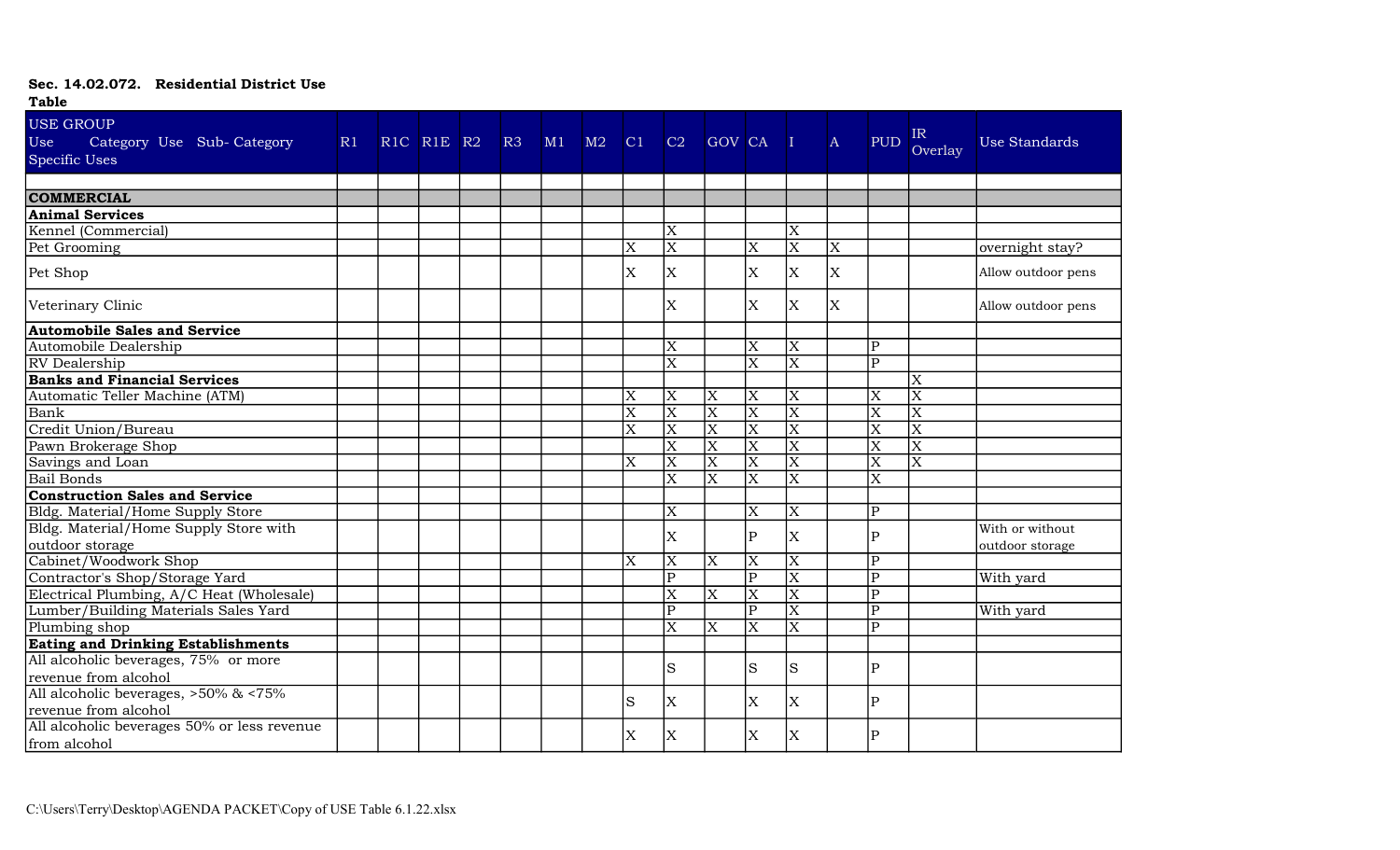| <b>Table</b>                                                          |    |            |    |    |    |                           |                         |                           |                         |                         |                         |                         |               |                        |
|-----------------------------------------------------------------------|----|------------|----|----|----|---------------------------|-------------------------|---------------------------|-------------------------|-------------------------|-------------------------|-------------------------|---------------|------------------------|
| <b>USE GROUP</b><br>Use<br>Category Use Sub-Category<br>Specific Uses | R1 | RIC RIE R2 | R3 | M1 | M2 | C1                        | C2                      | GOV CA                    |                         | $\blacksquare$          | $\mathbf{A}$            | <b>PUD</b>              | IR<br>Overlay | Use Standards          |
| Beer & Wine only, less than 75% revenue                               |    |            |    |    |    | $\mathbf X$               | X.                      |                           | $\mathbf{X}$            | X.                      |                         | P                       |               |                        |
| from alcohol                                                          |    |            |    |    |    |                           |                         |                           |                         |                         |                         |                         |               |                        |
| Beer & Wine only, more than 75% revenue<br>from alcohol               |    |            |    |    |    |                           | X                       |                           | X                       | X                       |                         | $\overline{\mathrm{P}}$ |               |                        |
| Restaurant (Drive in)                                                 |    |            |    |    |    |                           | $\overline{\text{X}}$   |                           | $\overline{\text{X}}$   | $\overline{\text{X}}$   |                         | $\overline{\text{P}}$   |               |                        |
| Restaurant (Not Drive in)                                             |    |            |    |    |    |                           | $\overline{X}$          |                           | $\overline{\text{X}}$   | $\overline{\mathrm{x}}$ |                         | $\overline{P}$          |               |                        |
| Entertainment                                                         |    |            |    |    |    |                           |                         |                           |                         |                         |                         |                         |               |                        |
| Ampitheater                                                           |    |            |    |    |    | S                         | $\overline{\text{X}}$   |                           | $\overline{\text{X}}$   | $\overline{\text{X}}$   | $\overline{P}$          | $\overline{\text{P}}$   |               |                        |
| Club/Social Organization                                              |    |            |    |    |    | X                         | $\overline{X}$          |                           | $\overline{\mathrm{X}}$ | $\overline{X}$          |                         | $\overline{\mathrm{P}}$ |               | Subject to noise       |
| Concert Facility                                                      |    |            |    |    |    |                           | $\overline{\text{X}}$   |                           | $\overline{P}$          | $\overline{\mathrm{X}}$ | ΙX                      | $\overline{P}$          |               |                        |
| Country Club                                                          |    |            |    |    |    | $ {\bf p} $               | $\overline{\mathrm{x}}$ |                           |                         | $\overline{\mathrm{x}}$ | P                       | $\overline{\text{P}}$   |               |                        |
| Dance hall, Nightlub, Disco                                           |    |            |    |    |    |                           | $\overline{\mathrm{x}}$ |                           | X                       | $\overline{X}$          |                         | $\overline{P}$          |               |                        |
| Theater, Cinema                                                       |    |            |    |    |    | X                         | $\overline{\text{X}}$   |                           | $\overline{\text{X}}$   | $\overline{\mathrm{X}}$ |                         | $\overline{\mathrm{P}}$ |               | Subject to noise       |
| Theater - Drive In                                                    |    |            |    |    |    |                           | $\overline{\mathrm{x}}$ |                           |                         | $\overline{\mathrm{x}}$ |                         | $\overline{\text{P}}$   |               |                        |
| Theater, Playhouse                                                    |    |            |    |    |    | X                         | $\overline{\mathrm{X}}$ |                           | X                       | $\overline{\mathbf{X}}$ |                         | P                       |               |                        |
| <b>Funeral and Interment Service</b>                                  |    |            |    |    |    |                           |                         |                           |                         |                         |                         |                         |               |                        |
| Cemetery, Mausoleum                                                   |    |            |    |    |    | $\overline{P}$            | ${\bf P}$               | $\overline{P}$            | $\mathbf{P}$            | $\mathbf{P}$            | P                       | $\overline{\mathrm{P}}$ |               |                        |
| Columbarium                                                           |    |            |    |    |    | X                         | $\overline{\text{X}}$   | $\overline{\mathrm{X}}$   | $\overline{\text{X}}$   | $\overline{\mathrm{x}}$ | $\overline{\mathrm{x}}$ | $\overline{P}$          |               |                        |
| Monument Sales Lot                                                    |    |            |    |    |    |                           | lx.                     |                           | X                       |                         |                         | $\overline{P}$          |               | Define outdoor storage |
| Mortuary/Funeral Home/Crematory                                       |    |            |    |    |    | X                         | $\mathbf X$             | X                         | X                       | X                       | Ιx                      | $\overline{P}$          |               |                        |
| <b>Gas Station</b>                                                    |    |            |    |    |    | $\overline{\mathrm{x}}$   | $\overline{\text{X}}$   | $\overline{\mathrm{x}}$   | $\overline{\text{X}}$   | $\overline{\text{X}}$   |                         | $\overline{P}$          |               |                        |
| <b>Heavy Equipment</b>                                                |    |            |    |    |    |                           |                         |                           |                         |                         |                         |                         |               |                        |
| <b>Boat Sales</b>                                                     |    |            |    |    |    |                           | X                       |                           |                         | X                       |                         | $\overline{P}$          |               |                        |
| Heavy Equipment/Machinery Rental Yard                                 |    |            |    |    |    |                           | $\overline{s}$          |                           |                         | $\overline{\text{X}}$   |                         | $\overline{P}$          |               |                        |
| Heavy Machinery Dealership                                            |    |            |    |    |    |                           | S                       |                           |                         | $\overline{\mathrm{X}}$ |                         | $\overline{P}$          |               |                        |
| Trailer/Truck Rental                                                  |    |            |    |    |    |                           |                         |                           |                         | X                       |                         | $\overline{\text{P}}$   |               |                        |
| Trailer/Truck Repair                                                  |    |            |    |    |    |                           |                         |                           |                         | $\overline{\text{X}}$   |                         | $\overline{P}$          |               |                        |
| <b>Tractor Sales and Rental</b>                                       |    |            |    |    |    |                           | S                       |                           |                         | $\overline{\mathrm{X}}$ |                         | $\overline{P}$          |               |                        |
| <b>Hotel/Motel/Resort</b>                                             |    |            |    |    |    | $\overline{\mathrm{X}}$   | $\mathbf X$             | $\boldsymbol{\mathrm{X}}$ | X                       | $\overline{\mathrm{X}}$ |                         | $\overline{\text{P}}$   |               |                        |
| Office (All Types)<br>Parking Garage/Lot (Commercial)                 |    |            |    |    |    | $\overline{\text{X}}$     | $\overline{\text{X}}$   | $\overline{\text{X}}$     | $\overline{\text{X}}$   | $\overline{\mathrm{X}}$ |                         | $\overline{\text{P}}$   |               |                        |
|                                                                       |    |            |    |    |    | X                         | $\overline{\mathrm{X}}$ | $\overline{\mathrm{x}}$   | $\overline{\mathrm{X}}$ | $\overline{\mathrm{x}}$ |                         | $\overline{\mathrm{P}}$ |               |                        |
| Personal and Consumer Services                                        |    |            |    |    |    |                           |                         |                           |                         |                         |                         |                         |               |                        |
| Art Studio                                                            |    |            |    |    |    | $\boldsymbol{\mathrm{X}}$ | X                       |                           | X                       | X                       |                         | $\overline{P}$          |               |                        |
| Barber/Beauty Shop                                                    |    |            |    |    |    | $\overline{\mathrm{X}}$   | $\overline{\mathrm{X}}$ |                           | $\overline{\text{X}}$   | $\overline{\text{X}}$   |                         | $\overline{\mathrm{P}}$ |               |                        |
| Business, Professional School                                         |    |            |    |    |    |                           | $\overline{\mathrm{X}}$ | $\overline{\mathrm{X}}$   | $\overline{\mathrm{X}}$ | $\overline{\mathrm{x}}$ |                         | $\overline{P}$          |               |                        |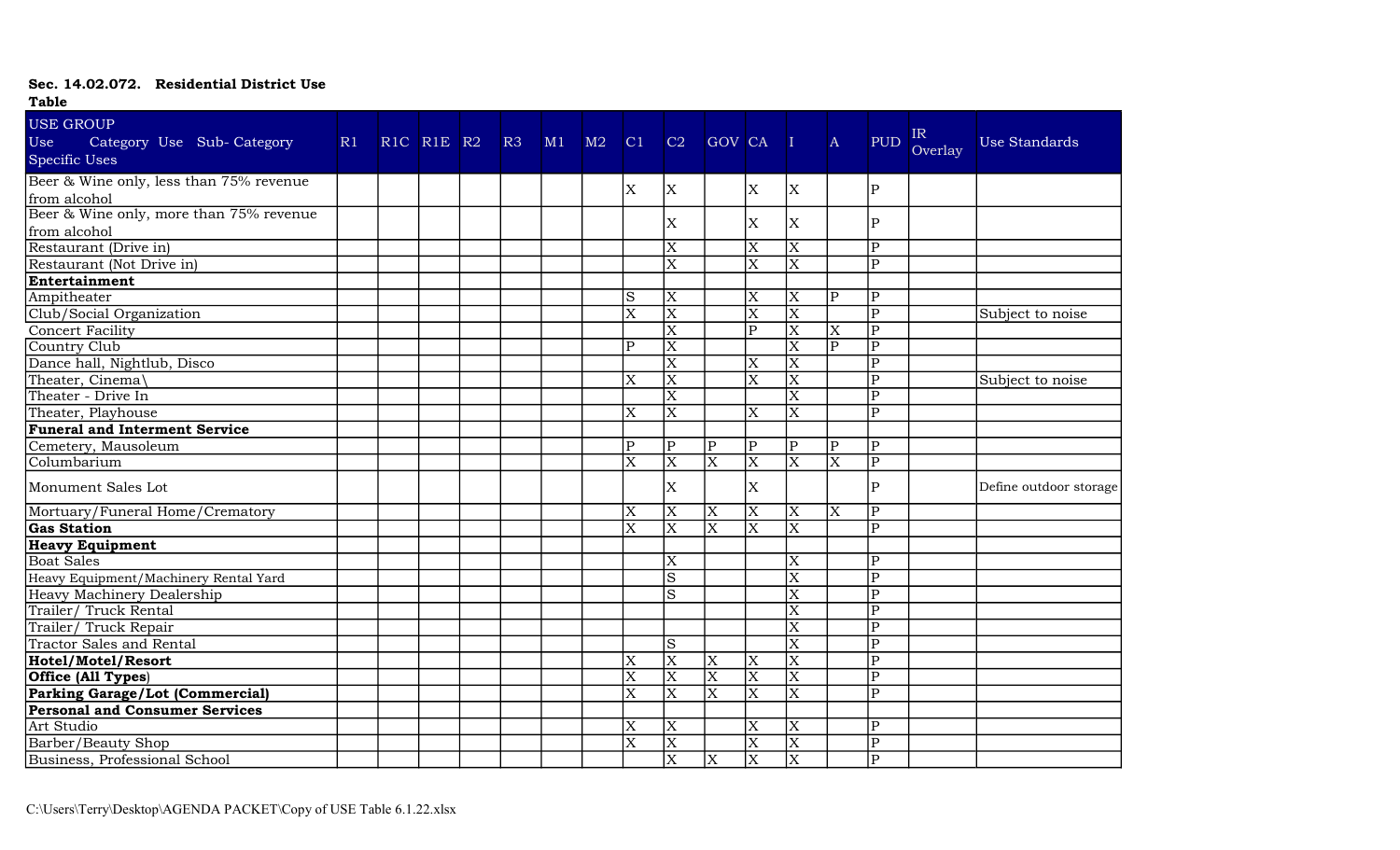| <b>Table</b>                                                          |    |   |                                                |              |    |             |    |                         |                         |                       |                         |                         |              |                         |                |                                |
|-----------------------------------------------------------------------|----|---|------------------------------------------------|--------------|----|-------------|----|-------------------------|-------------------------|-----------------------|-------------------------|-------------------------|--------------|-------------------------|----------------|--------------------------------|
| <b>USE GROUP</b><br>Use<br>Category Use Sub-Category<br>Specific Uses | R1 |   | R <sub>1C</sub> R <sub>1E</sub> R <sub>2</sub> |              | R3 | M1          | M2 | C1                      | C2                      | <b>GOV CA</b>         |                         | $\mathbf{I}$            | $\mathbf{A}$ | <b>PUD</b>              | IR.<br>Overlay | Use Standards                  |
| Catering Service<br>Craft, Ceramic, Art Workshop                      |    |   |                                                |              |    |             |    | ΙX                      | X                       |                       | X                       | X                       |              | P                       |                |                                |
|                                                                       |    |   |                                                |              |    |             |    | $\overline{\mathrm{x}}$ | $\overline{\text{X}}$   |                       | $\overline{\mathrm{X}}$ | $\overline{\mathrm{X}}$ |              | $\overline{\text{P}}$   |                |                                |
| Dry Cleaning                                                          |    |   |                                                |              |    |             |    | ΙX                      | $\overline{\mathrm{x}}$ | X                     | X                       |                         |              | $\mathbf{P}$            |                |                                |
| Framing Shop                                                          |    |   |                                                |              |    |             |    | X                       | $\overline{\mathrm{X}}$ |                       | $\overline{X}$          | X                       |              | $\overline{P}$          |                |                                |
| Laundromats                                                           |    |   |                                                |              |    |             |    | $\overline{\text{X}}$   | $\overline{\text{X}}$   | $\overline{\text{X}}$ | $\overline{\text{X}}$   |                         |              | $\overline{\text{P}}$   |                |                                |
| Optical/Eyeware Store                                                 |    |   |                                                |              |    |             |    | ΙX                      | $\overline{\mathrm{x}}$ |                       | $\overline{\mathrm{X}}$ |                         |              | $\overline{P}$          |                |                                |
| Photography Studio                                                    |    |   |                                                |              |    |             |    | $\overline{\mathrm{X}}$ | $\overline{\text{X}}$   |                       | $\overline{X}$          | $\overline{X}$          | Þ            | $\overline{P}$          |                |                                |
| Piano Lessons                                                         | S  | S | S                                              | S            | S  | S           | S  | $\overline{\mathrm{X}}$ | $\overline{\text{X}}$   |                       | $\overline{\mathrm{X}}$ | $\overline{\mathrm{X}}$ |              | $\overline{\mathrm{P}}$ |                | Traffic concern                |
| Swim Lessons                                                          | S  | S | S.                                             | <sub>S</sub> | S  | S           | S  | ΙX                      | X                       | X                     |                         |                         | lS           | $\overline{P}$          |                | Traffic concern                |
| Tailor/Seamstress                                                     |    |   |                                                |              |    |             |    | ΙX                      | $\overline{\mathrm{X}}$ |                       | $\mathbf X$             |                         |              | $\overline{P}$          |                |                                |
| Tattoo Studio                                                         |    |   |                                                |              |    |             |    | Ιx                      | $\overline{\text{X}}$   |                       |                         | $\overline{\mathrm{X}}$ |              | $\overline{\mathrm{P}}$ |                |                                |
| <b>Wedding Venue</b>                                                  |    |   |                                                |              |    |             |    | X                       | $\overline{X}$          | X                     | $\mathbf X$             |                         | $\mathbf{p}$ | $\mathbf{P}$            |                |                                |
| <b>Retail Sales and Service</b>                                       |    |   |                                                |              |    |             |    |                         |                         |                       |                         |                         |              |                         |                |                                |
| Antique Shop, Sales Indoors                                           |    |   |                                                |              |    |             |    | <sup>X</sup>            | X                       |                       | X                       |                         |              | ${\bf P}$               |                | Outdoor display with<br>permit |
| Appliance Rental                                                      |    |   |                                                |              |    |             |    | ΙX                      | X                       |                       | X                       |                         |              | $\overline{P}$          |                |                                |
|                                                                       |    |   |                                                |              |    |             |    | $\overline{\mathrm{X}}$ | $\overline{\text{X}}$   |                       | $\overline{\mathrm{X}}$ |                         |              | $\overline{P}$          |                |                                |
| Art Supply Store<br>Bakery or confectionary (wholesale)               |    |   |                                                |              |    |             |    | ΙX                      | $\overline{\mathrm{X}}$ |                       | $\overline{\mathrm{X}}$ | X                       |              | $\overline{P}$          |                |                                |
| Banking, ATM                                                          |    |   |                                                |              |    |             |    | $\overline{\mathrm{x}}$ | $\overline{\text{X}}$   | $\overline{\text{X}}$ | $\overline{\text{X}}$   | $\overline{\text{X}}$   |              | $\overline{P}$          |                |                                |
| Book, Stationery Shop or Newsstand                                    |    |   |                                                |              |    |             |    | $\overline{\text{X}}$   | $\overline{\text{X}}$   |                       | $\overline{\mathrm{X}}$ |                         |              | $\overline{P}$          |                |                                |
| Building Material Sales                                               |    |   |                                                |              |    |             |    |                         | X                       |                       |                         | X                       |              | $\mathbf{P}$            |                |                                |
| Cabinet/Furniture Shop                                                |    |   |                                                |              |    |             |    |                         | $\overline{\text{X}}$   |                       |                         | $\overline{\mathrm{X}}$ |              | $\overline{P}$          |                |                                |
|                                                                       |    |   |                                                |              |    |             |    |                         |                         |                       |                         | $\overline{\mathrm{X}}$ |              | $\overline{P}$          |                |                                |
| Cleaning, dyeing or laundry plant<br>Computer Sales or Service        |    |   |                                                |              |    |             |    | ΙX                      | X                       | X                     | X                       | $\overline{X}$          |              | $\mathbf{P}$            |                |                                |
| Contractor storage or equipment yard                                  |    |   |                                                |              |    |             |    |                         | $\overline{s}$          |                       |                         | $\overline{\text{X}}$   |              | $\overline{P}$          |                |                                |
| Consignment Store (inside)                                            |    |   |                                                |              |    |             |    | $\overline{\text{X}}$   | $\overline{\text{X}}$   |                       | $\overline{\text{X}}$   |                         |              | $\overline{\mathrm{P}}$ |                |                                |
| Copy Shop                                                             |    |   |                                                |              |    |             |    | ΙX                      | $\overline{\mathbf{X}}$ | X                     | $\overline{X}$          |                         |              | $\overline{P}$          |                |                                |
| Custom Manufacture and Assembly Shop                                  |    |   |                                                |              |    | $\mathbf X$ |    | $\vert$ X               | $\overline{\text{X}}$   | $\overline{\text{X}}$ | $\overline{\text{X}}$   |                         |              | $\overline{P}$          |                |                                |
| Custom Personal Service Shop                                          |    |   |                                                |              |    |             |    | $\overline{\text{X}}$   | $\overline{\text{X}}$   |                       | $\overline{\mathrm{X}}$ |                         |              | $\overline{P}$          |                |                                |
| Day Care Center (Child or Adult)                                      |    |   |                                                |              |    |             |    | $\overline{\mathrm{X}}$ | $\overline{\mathrm{X}}$ |                       | $\overline{X}$          | X                       |              | $\overline{P}$          |                |                                |
| Discount or Department Store                                          |    |   |                                                |              |    |             |    |                         | $\overline{\text{X}}$   |                       | $\overline{\mathrm{X}}$ | $\overline{\mathrm{X}}$ |              | $\overline{\text{P}}$   |                |                                |
| Drapery, Needlework or Weaving Shop                                   |    |   |                                                |              |    |             |    | $\overline{\text{X}}$   | $\overline{\text{X}}$   |                       | $\overline{\text{X}}$   | $\overline{\text{X}}$   |              | $\overline{P}$          |                |                                |
| Drug Store or Pharmacy                                                |    |   |                                                |              |    |             |    | ΙX                      | X                       | X                     | $\overline{\mathrm{X}}$ |                         |              | $\overline{P}$          |                |                                |
| Flea market (indoors)                                                 |    |   |                                                |              |    |             |    | ΙX                      | X                       |                       |                         | X                       |              | $\overline{P}$          |                |                                |
| Flea Market (outdoors)                                                |    |   |                                                |              |    |             |    |                         | S                       |                       |                         | $\overline{S}$          |              | $\overline{\text{P}}$   |                |                                |
| Florist Shop                                                          |    |   |                                                |              |    |             |    | ΙX                      | $\overline{\text{X}}$   |                       | X                       |                         |              | $\overline{P}$          |                |                                |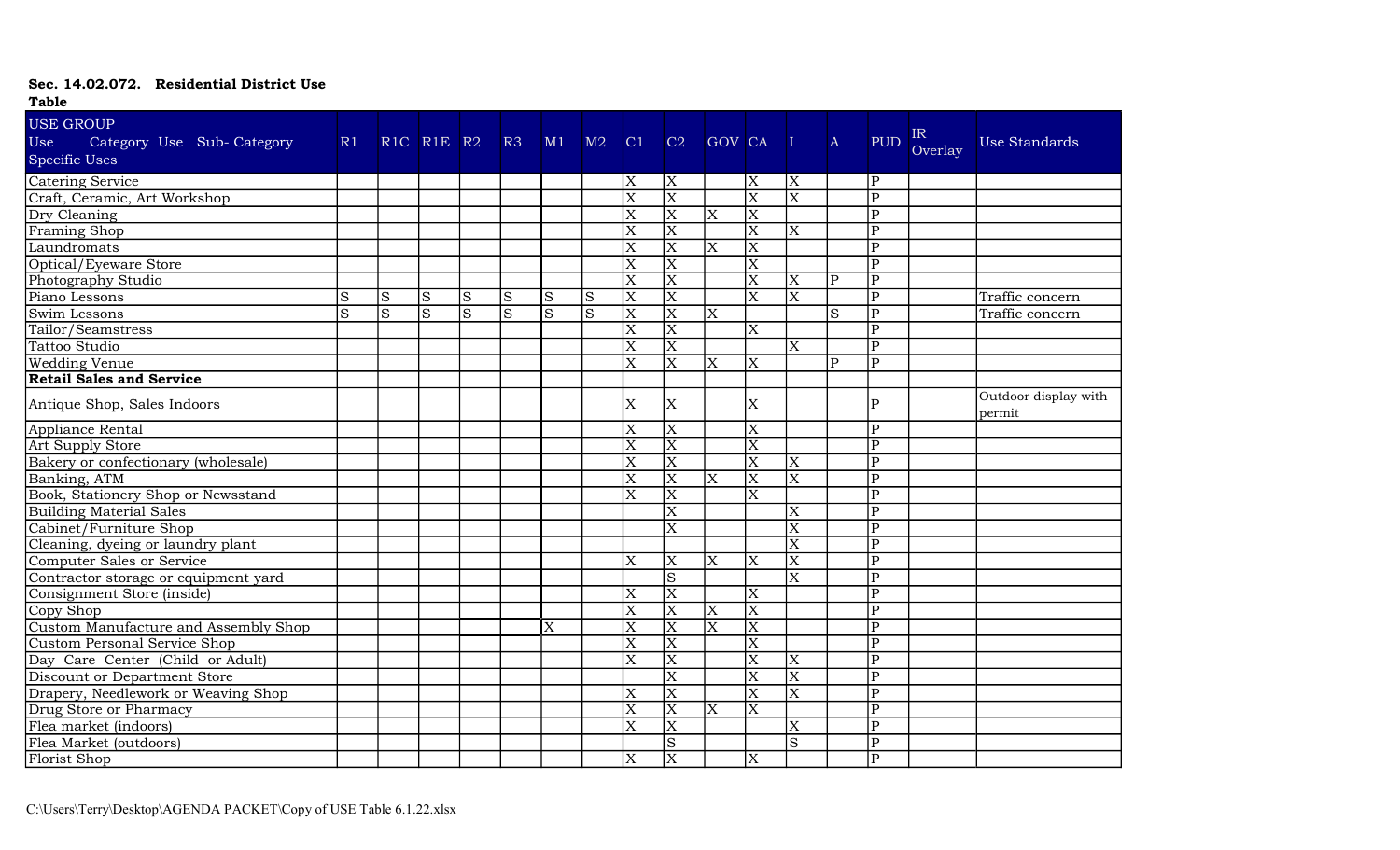| <b>Table</b>                                                                 |                |                |                |                |                |                |                |                         |                         |                         |                       |                         |                         |                         |               |                                    |
|------------------------------------------------------------------------------|----------------|----------------|----------------|----------------|----------------|----------------|----------------|-------------------------|-------------------------|-------------------------|-----------------------|-------------------------|-------------------------|-------------------------|---------------|------------------------------------|
| <b>USE GROUP</b><br>Use<br>Category Use Sub-Category<br><b>Specific Uses</b> | R1             |                | RIC RIE R2     |                | R3             | M1             | M2             | C1                      | C2                      | <b>GOV CA</b>           |                       |                         | $\mathbf{A}$            | <b>PUD</b>              | IR<br>Overlay | <b>Use Standards</b>               |
| Hemp Shop                                                                    |                |                |                |                |                |                |                | Χ                       | X                       |                         |                       |                         |                         | P                       |               | Subject to state reg.              |
| Lithographic or print shop                                                   |                |                |                |                |                |                |                | $\overline{\mathrm{x}}$ | $\overline{\mathrm{x}}$ |                         | $\overline{\text{X}}$ | $\overline{\mathrm{X}}$ |                         | $\overline{\text{P}}$   |               |                                    |
| Maintenance and repair service for building                                  |                |                |                |                |                |                |                |                         |                         |                         |                       | $\overline{\text{X}}$   |                         | $\mathbf P$             |               |                                    |
| Mini-storage warehouse                                                       |                |                |                |                |                |                |                |                         | X                       |                         |                       | X                       |                         | $\overline{P}$          |               |                                    |
| Open storage of furniture, app., or machinery                                |                |                |                |                |                |                |                |                         | $\overline{s}$          |                         |                       | $\overline{\mathrm{X}}$ |                         | $\overline{\mathrm{P}}$ |               | Open storage?                      |
| Paint shop                                                                   |                |                |                |                |                |                |                | ΙX                      | $\overline{\text{X}}$   |                         | X                     | $\overline{\text{X}}$   |                         | $\overline{\mathrm{P}}$ |               |                                    |
| <b>Retal Bakery</b>                                                          |                |                |                |                |                |                |                | $\overline{\mathrm{X}}$ | $\overline{\text{X}}$   | $\overline{\mathrm{X}}$ | $\overline{X}$        |                         |                         | $\mathbf{P}$            |               |                                    |
| Upholstery shop                                                              |                |                |                |                |                |                |                | $\overline{\mathrm{x}}$ | $\overline{\mathrm{x}}$ |                         |                       | $\overline{\mathrm{X}}$ |                         | $\overline{\mathrm{P}}$ |               |                                    |
| Welding shop                                                                 |                |                |                |                |                |                |                |                         |                         |                         |                       | $\overline{\text{X}}$   |                         | P                       |               |                                    |
|                                                                              |                |                |                |                |                |                |                |                         |                         |                         |                       |                         |                         |                         |               |                                    |
| Entertainment                                                                |                |                |                |                |                |                |                |                         |                         |                         |                       |                         |                         |                         |               |                                    |
| Indoor                                                                       |                |                |                |                |                |                |                |                         |                         |                         |                       |                         |                         |                         |               |                                    |
| Club/Social Organization                                                     | S              | S              | S              | $\rm S$        | S              |                |                |                         | $\overline{\mathrm{X}}$ | X                       | $\overline{\text{X}}$ |                         |                         | $\mathbf{P}$            |               |                                    |
| Country Club (Private)                                                       | S              | lS             | $\overline{S}$ | $\overline{S}$ | $\overline{S}$ | lS.            | S              | ls                      | $\overline{S}$          | $\overline{S}$          | $\overline{S}$        |                         |                         | $\overline{P}$          |               |                                    |
| <b>Indoor Shooting Range</b>                                                 |                |                |                |                |                |                |                |                         | $\bar{\mathbf{x}}$      |                         |                       |                         |                         |                         |               | Subject to state reg.              |
| <b>Outdoor</b>                                                               |                |                |                |                |                |                |                |                         |                         |                         |                       |                         |                         |                         |               |                                    |
| Funeral<br><b>Internment Service</b><br>and                                  |                |                |                |                |                |                |                |                         |                         |                         |                       |                         |                         |                         |               |                                    |
| Mausoleum (Per State Law:<br>Cemetery,                                       | S              | S              | S              | $\rm S$        | S              | S              | S              |                         |                         | S                       |                       | S                       |                         | P                       |               |                                    |
| Columbarium                                                                  | $\mathbf{p}$   | lP.            | $\mathbf{P}$   | $\mathbf{P}$   | $\mathbf{P}$   | P              | $\overline{P}$ | lP.                     | ${\bf P}$               | $\mathbf{P}$            | $\mathbf{P}$          | $\mathbf{P}$            | $\overline{P}$          | $\mathbf{P}$            |               | Accessory to religious<br>assembly |
| Mortuary/Funeral Home/Crematory                                              |                |                |                |                |                |                |                |                         | X                       |                         |                       |                         |                         |                         |               |                                    |
| <b>Shooting Range</b>                                                        |                |                |                |                |                |                |                |                         | X                       |                         |                       | X                       |                         |                         |               | Subject to state reg.              |
|                                                                              |                |                |                |                |                |                |                |                         |                         |                         |                       |                         |                         |                         |               |                                    |
| <b>INDUSTRIAL</b>                                                            |                |                |                |                |                |                |                |                         |                         |                         |                       |                         |                         |                         |               |                                    |
| General                                                                      |                |                |                |                |                |                |                |                         |                         |                         |                       |                         |                         |                         |               |                                    |
| Auto/Truck Assembly/Manufacturing Plant                                      |                |                |                |                |                |                |                |                         |                         |                         |                       | $\overline{\text{X}}$   |                         | $\mathbf P$             |               |                                    |
| Boat Assembly/Manufacturing Plant                                            |                |                |                |                |                |                |                |                         |                         |                         |                       | X                       |                         | P                       |               |                                    |
| Concrete/Asphalt Plant                                                       |                |                |                |                |                |                |                |                         |                         |                         |                       | X                       |                         | $\mathbf P$             |               |                                    |
| High Risk/Hazardous Materials                                                |                |                |                |                |                |                |                |                         |                         |                         |                       | $\overline{S}$          |                         | $\overline{P}$          |               |                                    |
| Fertilizer Plant                                                             |                |                |                |                |                |                |                |                         |                         |                         |                       | S                       |                         | $\mathbf{P}$            |               |                                    |
| Grain/Feed Processing Plant                                                  |                |                |                |                |                |                |                |                         |                         |                         |                       | X                       | $\overline{\mathrm{x}}$ | $\overline{\mathrm{P}}$ |               |                                    |
| Foundry/Metals Manufacturing Plant                                           |                |                |                |                |                |                |                |                         |                         |                         |                       | $\overline{\text{X}}$   |                         | $\overline{\text{P}}$   |               |                                    |
| Home Appliance Manufacturing Plant                                           |                |                |                |                |                |                |                |                         |                         |                         |                       | $\overline{X}$          |                         | P                       |               |                                    |
| Industrial/Commercial Equipment Plant                                        |                |                |                |                |                |                |                |                         |                         |                         |                       | $\overline{\mathrm{X}}$ |                         | $\overline{\mathrm{P}}$ |               |                                    |
| Oil & Gas Exploration (Drilling Activity)                                    | S              | <sub>S</sub>   | ${\bf S}$      | $\rm S$        | S              | S              | S              | lS.                     | S                       | S                       | ${\bf S}$             | $\overline{S}$          | $\mathbf S$             | $\rm S$                 |               |                                    |
| Oil & Gas Exploration (Producing Well)                                       | $\overline{S}$ | $\overline{S}$ | $\overline{S}$ | $\overline{S}$ | $\overline{S}$ | $\overline{S}$ | $\overline{S}$ | $ \mathrm{S} $          | $\overline{S}$          | $\overline{S}$          | $\overline{S}$        | $\overline{S}$          | $\overline{S}$          | $\overline{S}$          |               |                                    |